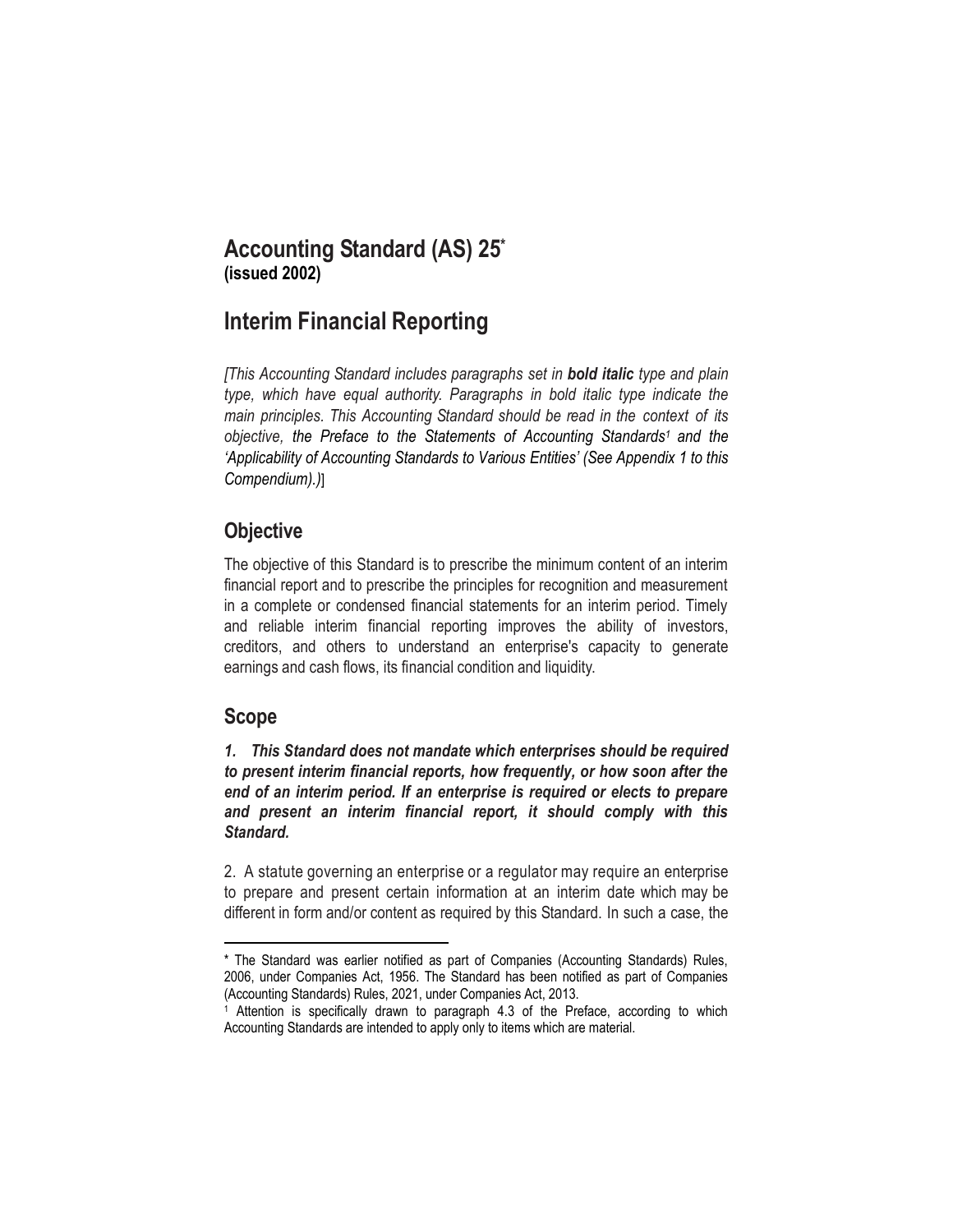recognition and measurement principles as laid down in this Standard are applied in respect of such information, unless otherwise specified in the statute or by the regulator.

3. The requirements related to cash flow statement, complete or condensed, contained in this Standard are applicable where an enterprise prepares and presents a cash flow statement for the purpose of its annual financial report.

## **Definitions**

*4. The following terms are used in this Standard with the meanings specified:*

*4.1 Interim period is a financial reporting period shorter than a full financial year.*

*4.2 Interim financial report means a financial report containing either a complete set of financial statements or a set of condensed financial statements (as described in this Standard) for an interim period.*

5. During the first year of operations of an enterprise, its annual financial reporting period may be shorter than a financial year. In such a case, that shorter period is not considered as an interim period.

# **Content of an Interim Financial Report**

- 6. A complete set of financial statements normally includes:
	- (a) balance sheet;
	- (b) statement of profit and loss;
	- (c) cash flow statement; and
	- (d) notes including those relating to accounting policies and other statements and explanatory material that are an integral part of the financial statements.
- 7. In the interest of timeliness and cost considerations and to avoid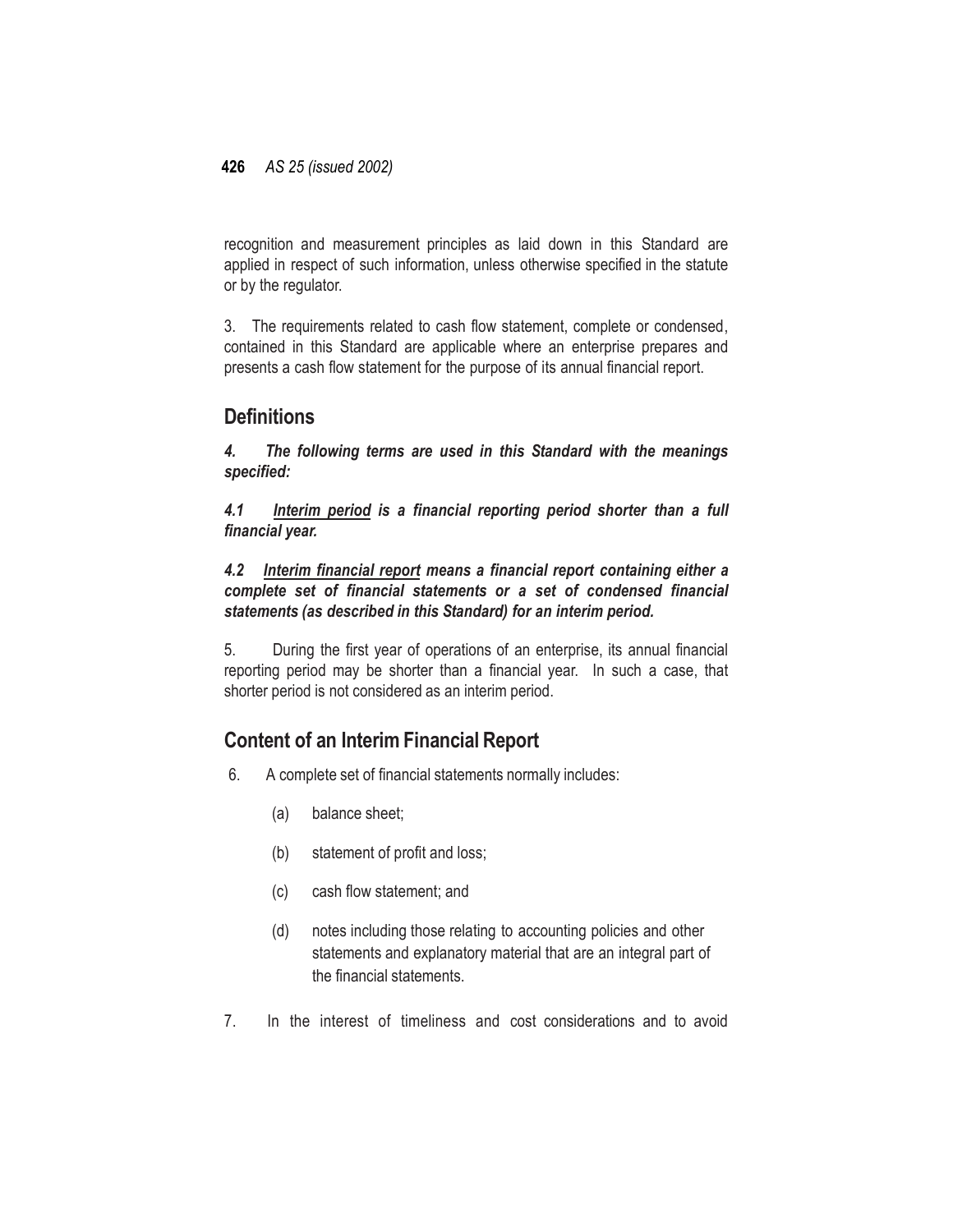repetition of information previously reported, an enterprise may be required to or may elect to present less information at interim dates as compared with its annual financial statements. The benefit of timeliness of presentation may be partially offset by a reduction in detail in the information provided. Therefore, this Standard requires preparation and presentation of an interim financial report containing, as a minimum, a set of condensed financial statements. The interim financial report containing condensed financial statements is intended to provide an update on the latest annual financial statements. Accordingly, it focuses on new activities, events, and circumstances and does not duplicate information previously reported.

8. This Standard does not prohibit or discourage an enterprise from presenting a complete set of financial statements in its interim financial report, rather than a set of condensed financial statements. This Standard also does not prohibit or discourage an enterprise from including, in condensed interim financial statements, more than the minimum line items or selected explanatory notes as set out in this Standard. The recognition and measurement principles set out in this Standard apply also to complete financial statements for an interim period, and such statements would include all disclosures required by this Standard (particularly the selected disclosures in paragraph 16) as well as those required by other Accounting Standards.

## **Minimum Components of an Interim Financial Report**

*9. An interim financial report should include, at a minimum, the following components:*

- *(a) condensed balance sheet;*
- *(b) condensed statement of profit and loss;*
- *(c) condensed cash flow statement; and*
- *(d) selected explanatory notes.*

## **Form and Content of Interim Financial Statements**

*10. If an enterprise prepares and presents a complete set of financial statements in its interim financial report, the form and content of those*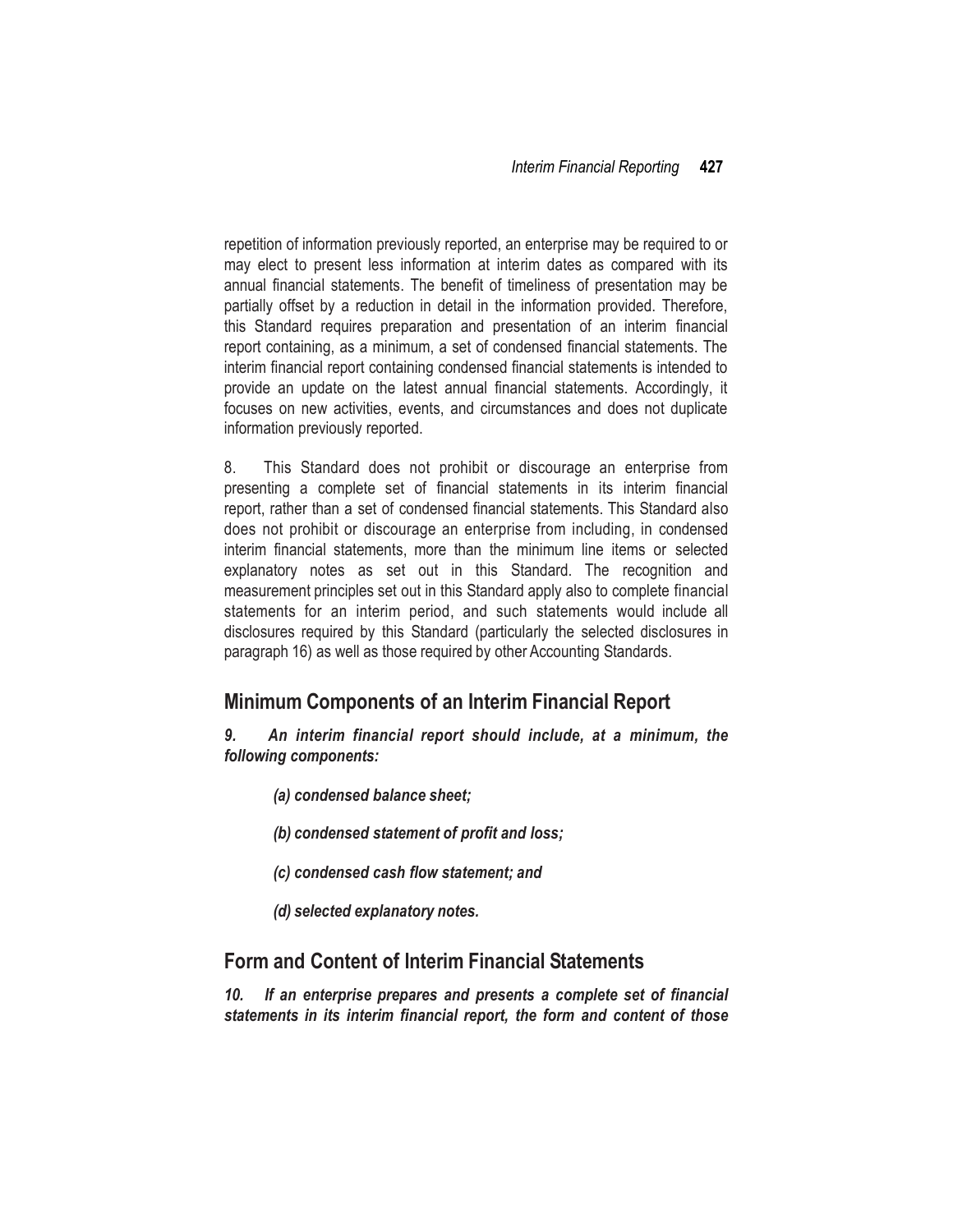*statements should conform to the requirements as applicable to annual complete set of financial statements.*

*11. If an enterprise prepares and presents a set of condensed financial statements in its interim financial report, those condensed statements should include, at a minimum, each of the headings and sub-headings that were included in its most recent annual financial statements and the selected explanatory notes as required by this Standard. Additional line items or notes should be included if their omission would make the condensed interim financial statements misleading.*

*12. If an enterprise presents basic and diluted earnings per share in its annual financial statements in accordance with Accounting Standard (AS) 20, Earnings Per Share, basic and diluted earnings per share should be presented in accordance with AS 20 on the face of the statement of profit and loss, complete or condensed, for an interim period.*

13. If an enterprise's annual financial report included the consolidated financial statements in addition to the parent's separate financial statements, the interim financial report includes both the consolidated financial statements and separate financial statements, complete or condensed.

14. Illustration I attached to the Standard provides illustrative formats of condensed financial statements.

## **Selected Explanatory Notes**

15. A user of an enterprise's interim financial report will ordinarily have access to the most recent annual financial report of that enterprise. It is, therefore, not necessary for the notes to an interim financial report to provide relatively insignificant updates to the information that was already reported in the notes in the most recent annual financial report. At an interim date, an explanation of events and transactions that are significant to an understanding of the changes in financial position and performance of the enterprise since the last annual reporting date is more useful.

*16. An enterprise should include the following information, as a minimum, in the notes to its interim financial statements, if material and if not disclosed elsewhere in the interim financial report:*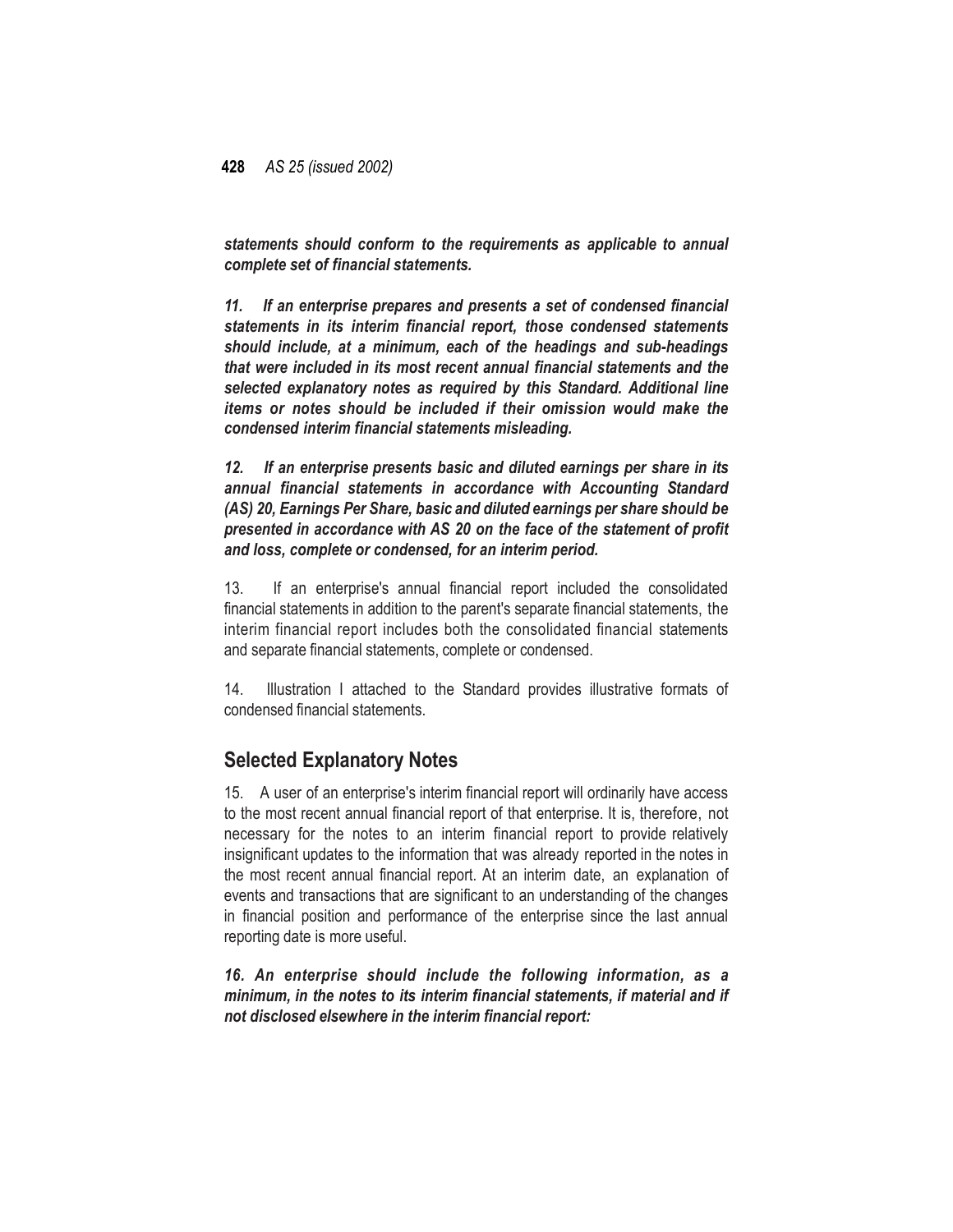- *(a) a statement that the same accounting policies are followed in the interim financial statements as those followed in the most recent annual financial statements or, if those policies have been changed, a description of the nature and effect of the change;*
- *(b) explanatory comments about the seasonality of interim operations;*
- *(c) the nature and amount of items affecting assets, liabilities, equity, net income, or cash flows that are unusual because of their nature, size, or incidence (see paragraphs 12 to 14 of Accounting Standard (AS) 5, Net Profit or Loss for the Period, Prior Period Items and Changes in Accounting Policies);*
- *(d) the nature and amount of changes in estimates of amounts reported in prior interim periods of the current financial year or changes in estimates of amounts reported in prior financial years, if those changes have a material effect in the current interim period;*
- *(e) issuances, buy-backs, repayments and restructuring of debt, equity and potential equity shares;*
- *(f) dividends, aggregate or per share (in absolute or percentage terms), separately for equity shares and other shares;*
- *(g) segment revenue, segment capital employed (segment assets minus segment liabilities) and segment result for business segments or geographical segments, whichever is the enterprise's primary basis of segment reporting (disclosure of segment information is required in an enterprise's interim financial report only if the enterprise is required, in terms of AS 17, Segment Reporting, to disclose segment information in its annual financial statements);*
- *(h) material events subsequent to the end of the interim period that have not been reflected in the financial statements for the interim period;*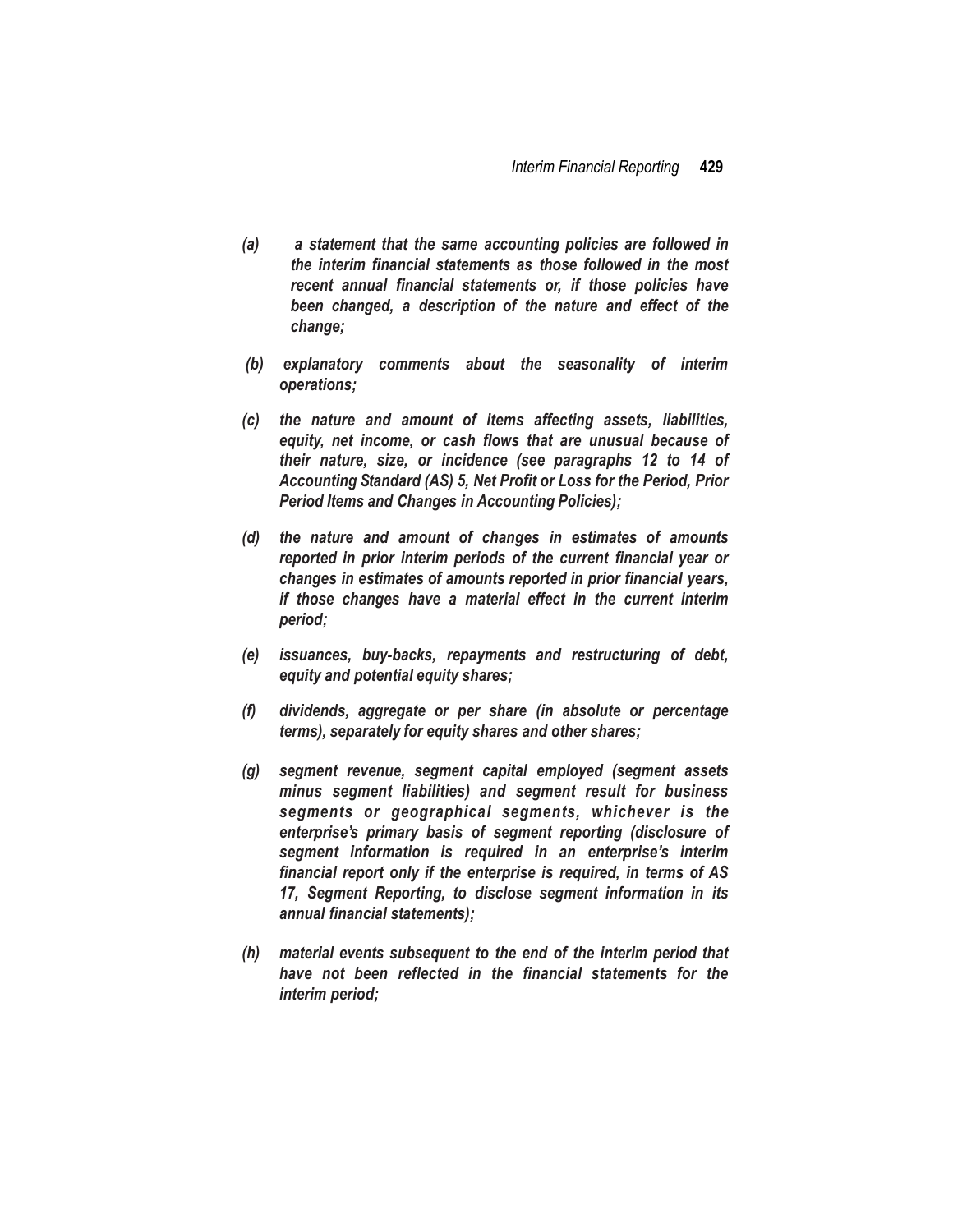- *(i) the effect of changes in the composition of the enterprise during the interim period, such as amalgamations, acquisition or disposal of subsidiaries and long-term investments, restructurings, and discontinuing operations; and*
- *(j) material changes in contingent liabilities since the last annual balance sheet date.*

*The above information should normally be reported on a financial year- todate basis. However, the enterprise should also disclose any events or transactions that are material to an understanding of the current interim period.*

17. Other Accounting Standards specify disclosures that should be made in financial statements. In that context, financial statements mean complete set of financial statements normally included in an annual financial report and sometimes included in other reports. The disclosures required by those other Accounting Standards are not required if an enterprise's interim financial report includes only condensed financial statements and selected explanatory notes rather than a complete set of financial statements.

# **Periods for which Interim Financial Statements are required to be presented**

*18. Interim reports should include interim financial statements (condensed or complete) for periods as follows:*

- *(a) balance sheet as of the end of the current interim period and a comparative balance sheet as of the end of the immediately preceding financial year;*
- *(b) statements of profit and loss for the current interim period and cumulatively for the current financial year to date, with comparative statements of profit and loss for the comparable interim periods (current and year-to-date) of the immediately preceding financial year;*
- *(c) cash flow statement cumulatively for the current financial year to date, with a comparative statement for the comparable year-*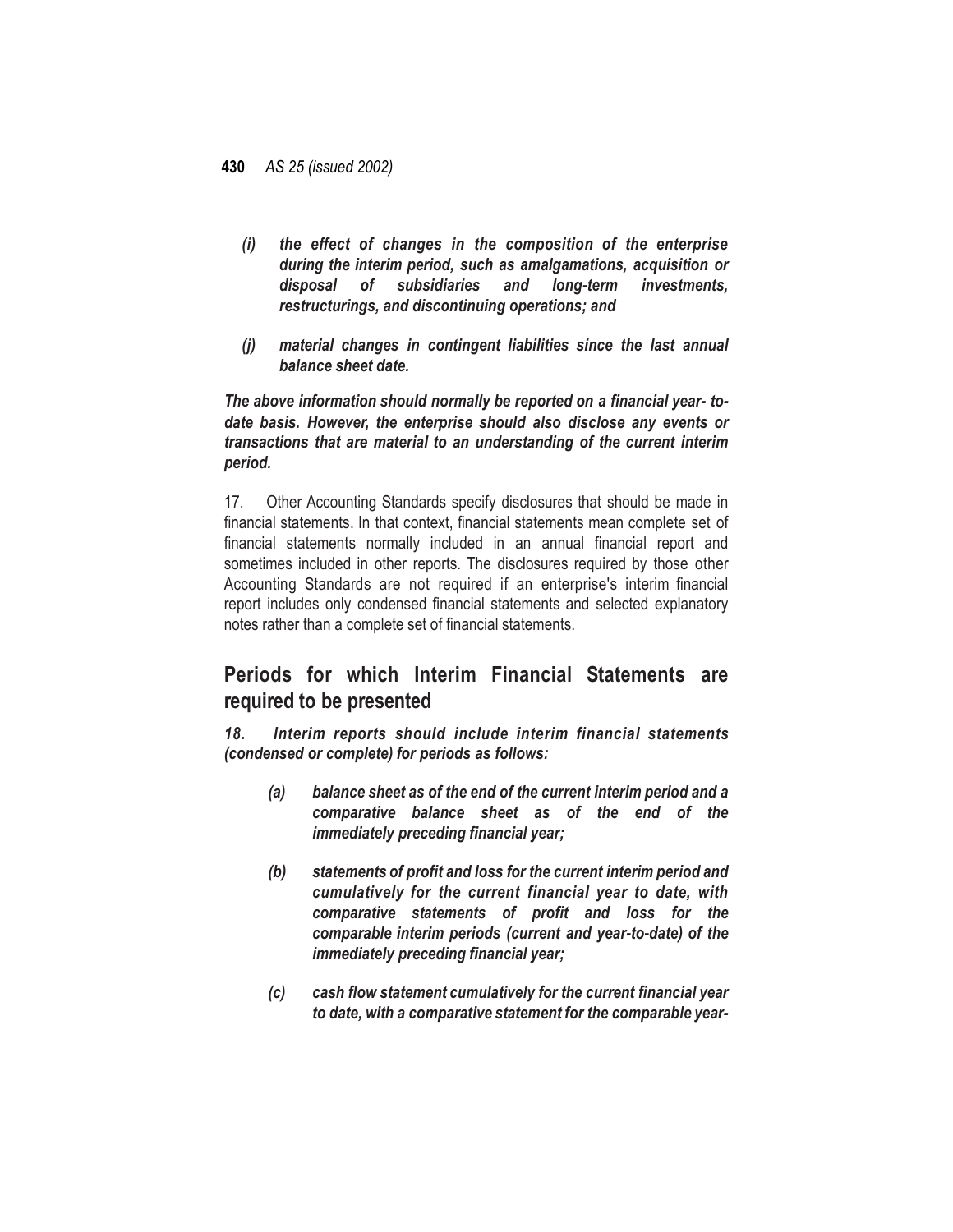### *to-date period of the immediately preceding financial year.*

19. For an enterprise whose business is highly seasonal, financial information for the twelve months ending on the interim reporting date and comparative information for the prior twelve-month period may be useful. Accordingly, enterprises whose business is highly seasonal are encouraged to consider reporting such information in addition to the information called for in the preceding paragraph.

20. Illustration 2 attached to the Standard illustrates the periods required to be presented by an enterprise that reports half-yearly and an enterprise that reports quarterly.

## **Materiality**

*21. In deciding how to recognise, measure, classify, or disclose an item for interim financial reporting purposes, materiality should be assessed in relation to the interim period financial data. In making assessments of materiality, it should be recognised that interim measurements may rely on estimates to a greater extent than measurements of annual financial data.*

22. The Preface to the Statements of Accounting Standards states that "The Accounting Standards are intended to apply only to items which are material". The Framework for the Preparation and Presentation of Financial Statements, issued by the Institute of Chartered Accountants of India, states that "information is material if its misstatement (i.e., omission or erroneous statement) could influence the economic decisions of users taken on the basis of the financial information".

23. Judgement is always required in assessing materiality for financial reporting purposes. For reasons of understandability of the interim figures, materiality for making recognition and disclosure decision is assessed in relation to the interim period financial data. Thus, for example, unusual or extraordinary items, changes in accounting policies or estimates, and prior period items are recognised and disclosed based on materiality in relation to interim period data. The overriding objective is to ensure that an interim financial report includes all information that is relevant to understanding an enterprise's financial position and performance during the interim period.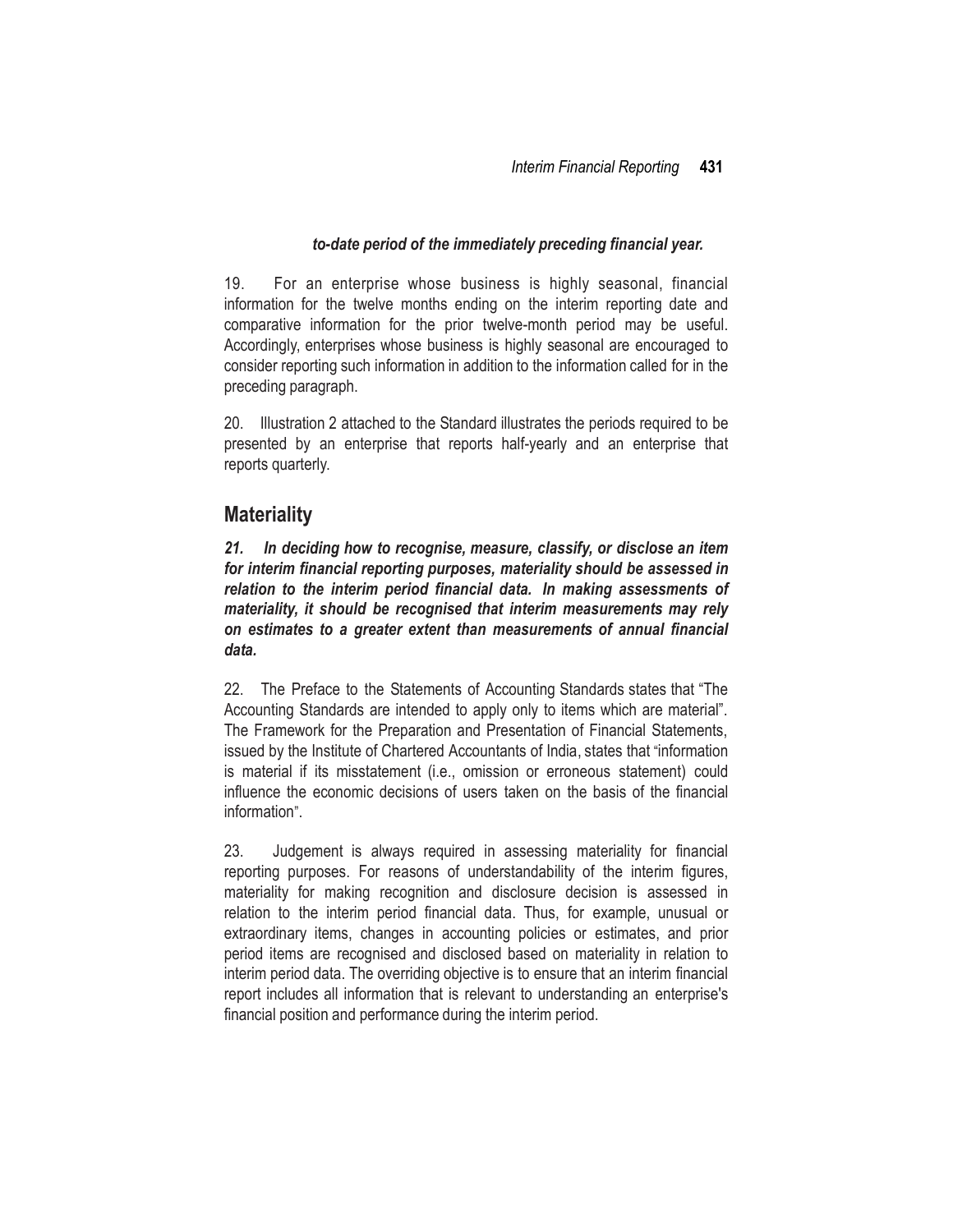## **Disclosure inAnnual Financial Statements**

24. An enterprise may not prepare and present a separate financial report for the final interim period because the annual financial statements are presented. In such a case, paragraph 25 requires certain disclosures to be made in the annual financial statements for that financial year.

*25. If an estimate of an amount reported in an interim period is changed significantly during the final interim period of the financial year but a separate financial report is not prepared and presented for that final interim period, the nature and amount of that change in estimate should be disclosed in a note to the annual financial statements for that financial year.*

26. Accounting Standard (AS) 5, *Net Profit or Loss for the Period, Prior Period Items and Changes in Accounting Policies,* requires disclosure, in financial statements, of the nature and (if practicable) the amount of a change in an accounting estimate which has a material effect in the current period, or which is expected to have a material effect in subsequent periods. Paragraph 16(d) of this Standard requires similar disclosure in an interim financial report. Examples include changes in estimate in the final interim period relating to inventory write-downs, restructurings, or impairment losses that were reported in an earlier interim period of the financial year. The disclosure required by the preceding paragraph is consistent with AS 5 requirements and is intended to be restricted in scope so as to relate only to the change in estimates. An enterprise is not required to include additional interim period financial information in its annual financial statements.

# **Recognition and Measurement**

# **Same Accounting Policies as Annual**

*27. An enterprise should apply the same accounting policies in its interim financial statements as are applied in its annual financial statements, except for accounting policy changes made after the date of the most recent annual financial statements that are to be reflected in the next annual financial statements. However, the frequency of an enterprise's reporting (annual, half-yearly, or quarterly) should not affect the measurement of its annual results. To achieve that objective, measurements for interim reporting purposes should be made on a year-to-*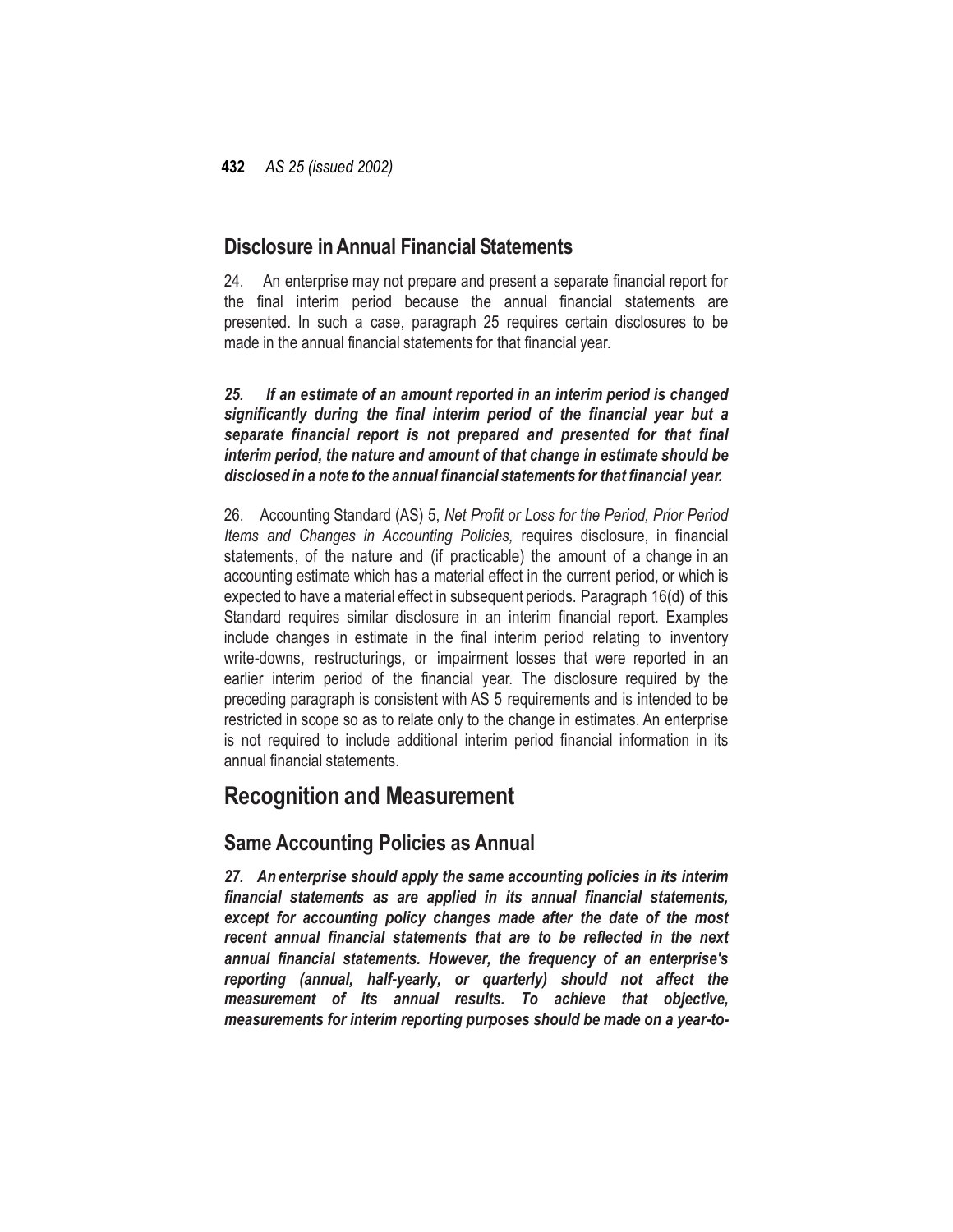### *date basis.*

28. Requiring that an enterprise apply the same accounting policies in its interim financial statements as in its annual financial statements may seem to suggest that interim period measurements are made as if each interim period stands alone as an independent reporting period. However, by providing that the frequency of an enterprise's reporting should not affect the measurement of its annual results, paragraph 27 acknowledges that an interim period is a part of a financial year. Year-to-date measurements may involve changes in estimates of amounts reported in prior interim periods of the current financial year. But the principles for recognising assets, liabilities, income, and expenses for interim periods are the same as in annual financial statements.

- 29. To illustrate:
	- (a) the principles for recognising and measuring losses from inventory write-downs, restructurings, or impairments in an interim period are the same as those that an enterprise would follow if it prepared only annual financial statements. However, if such items are recognised and measured in one interim period and the estimate changes in a subsequent interim period of that financial year, the original estimate is changed in the subsequent interim period either by accrual of an additional amount of loss or by reversal of the previously recognised amount;
	- (b) a cost that does not meet the definition of an asset at the end of an interim period is not deferred on the balance sheet date either to await future information as to whether it has met the definition of an asset or to smooth earnings over interim periods within a financial year; and
	- (c) income tax expense is recognised in each interim period based on the best estimate of the weighted average annual income tax rate expected for the full financial year. Amounts accrued for income tax expense in one interim period may have to be adjusted in a subsequent interim period of that financial year if the estimate of the annual income tax rate changes.
- 30. Under the Framework for the Preparation and Presentation of Financial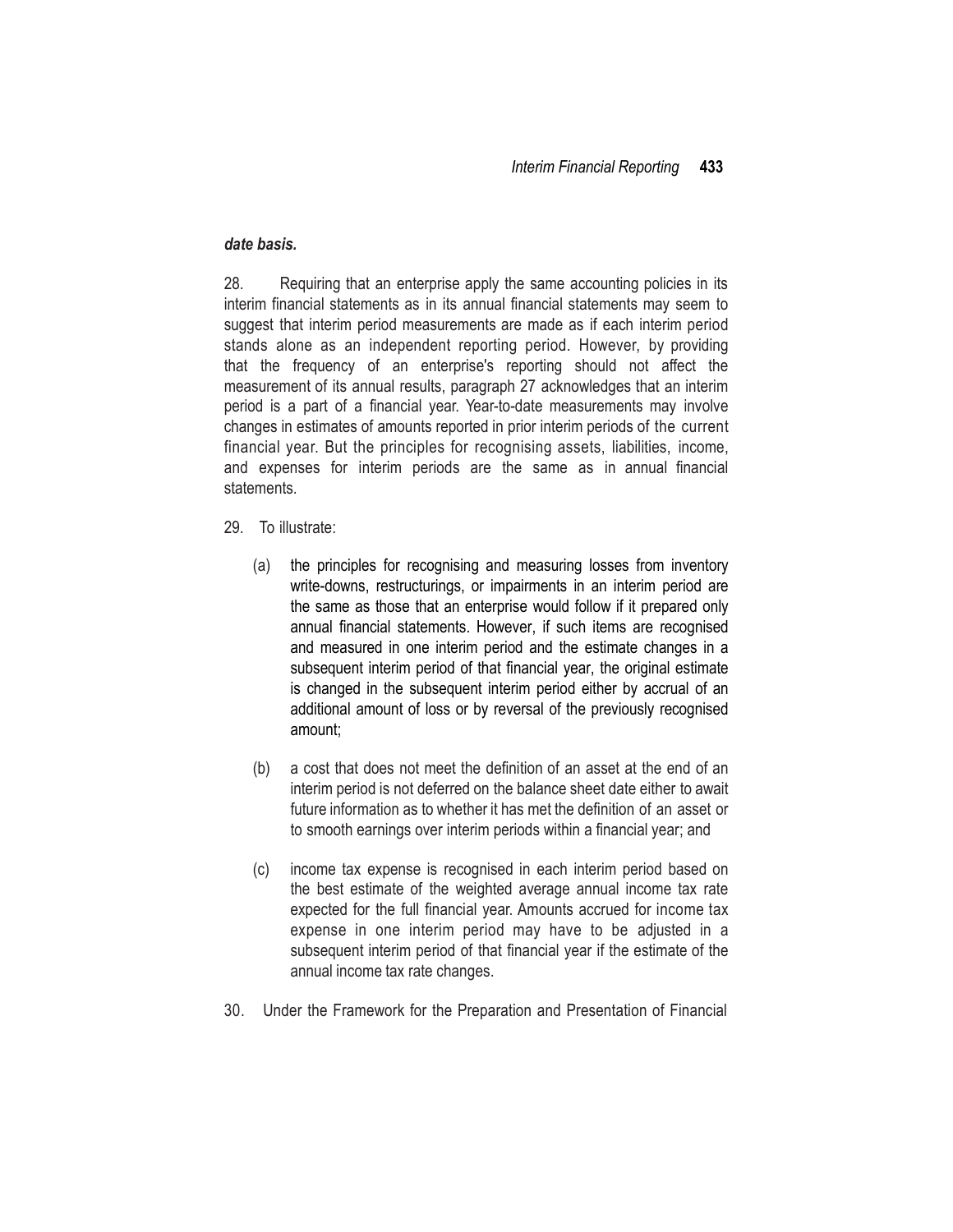Statements, recognition is the "process of incorporating in the balance sheet or statement of profit and loss an item that meets the definition of an element and satisfies the criteria for recognition". The definitions of assets, liabilities, income, and expenses are fundamental to recognition, both at annual and interim financial reporting dates.

31. For assets, the same tests of future economic benefits apply at interim dates as they apply at the end of an enterprise's financial year. Costs that, by their nature, would not qualify as assets at financial year end would not qualify at interim dates as well. Similarly, a liability at an interim reporting date must represent an existing obligation at that date, just as it must at an annual reporting date.

32. Income is recognised in the statement of profit and loss when an increase in future economic benefits related to an increase in an asset or a decrease of a liability has arisen that can be measured reliably. Expenses are recognised in the statement of profit and loss when a decrease in future economic benefits related to a decrease in an asset or an increase of a liability has arisen that can be measured reliably. The recognition of items in the balance sheet which do not meet the definition of assets or liabilities is not allowed.

33. In measuring assets, liabilities, income, expenses, and cash flows reported in its financial statements, an enterprise that reports only annually is able to take into account information that becomes available throughout the financial year. Its measurements are, in effect, on a year-to-date basis.

34. An enterprise that reports half-yearly, uses information available by midyear or shortly thereafter in making the measurements in its financial statements for the first six-month period and information available by year- end or shortly thereafter for the twelve-month period. The twelve-month measurements will reflect any changes in estimates of amounts reported for the first six-month period. The amounts reported in the interim financial report for the first sixmonth period are not retrospectively adjusted. Paragraphs 16(d) and 25 require, however, that the nature and amount of any significant changes in estimates be disclosed.

35. An enterprise that reports more frequently than half-yearly, measures income and expenses on a year-to-date basis for each interim period using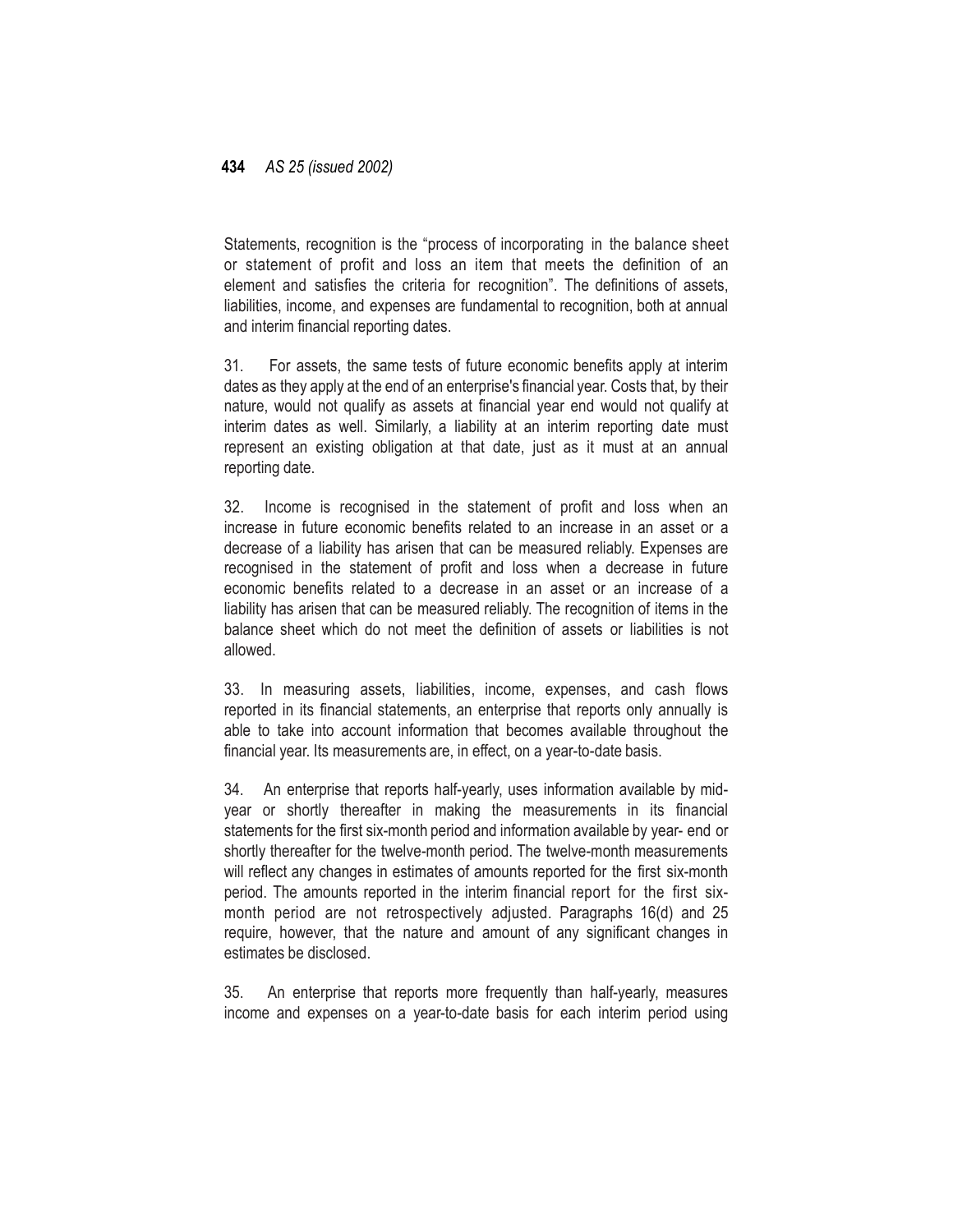information available when each set of financial statements is being prepared. Amounts of income and expenses reported in the current interim period will reflect any changes in estimates of amounts reported in prior interim periods of the financial year. The amounts reported in prior interim periods are not retrospectively adjusted. Paragraphs 16(d) and 25 require, however, that the nature and amount of any significant changes in estimates be disclosed.

## **Revenues Received Seasonally or Occasionally**

*36. Revenues that are received seasonally or occasionally within a financial year should not be anticipated or deferred as of an interim date if anticipation or deferral would not be appropriate at the end of the enterprise's financial year.*

37. Examples include dividend revenue, royalties, and government grants. Additionally, some enterprises consistently earn more revenues in certain interim periods of a financial year than in other interim periods, for example, seasonal revenues of retailers. Such revenues are recognised when they occur.

## **Costs Incurred Unevenly During the Financial Year**

*38. Costs that are incurred unevenly during an enterprise's financial year should be anticipated or deferred for interim reporting purposes if, and only if, it is also appropriate to anticipate or defer that type of cost at the end of the financial year.*

## **Applying the Recognition and Measurement principles**

39. Illustration 3 attached to the Standard illustrates application of the general recognition and measurement principles set out in paragraphs 27 to 38.

## **Use of Estimates**

*40. The measurement procedures to be followed in an interim financial report should be designed to ensure that the resulting information is reliable and that all material financial information that is relevant to an understanding of the financial position or performance of the enterprise is appropriately disclosed. While measurements in both annual and interim financial reports are often based on reasonable estimates, the*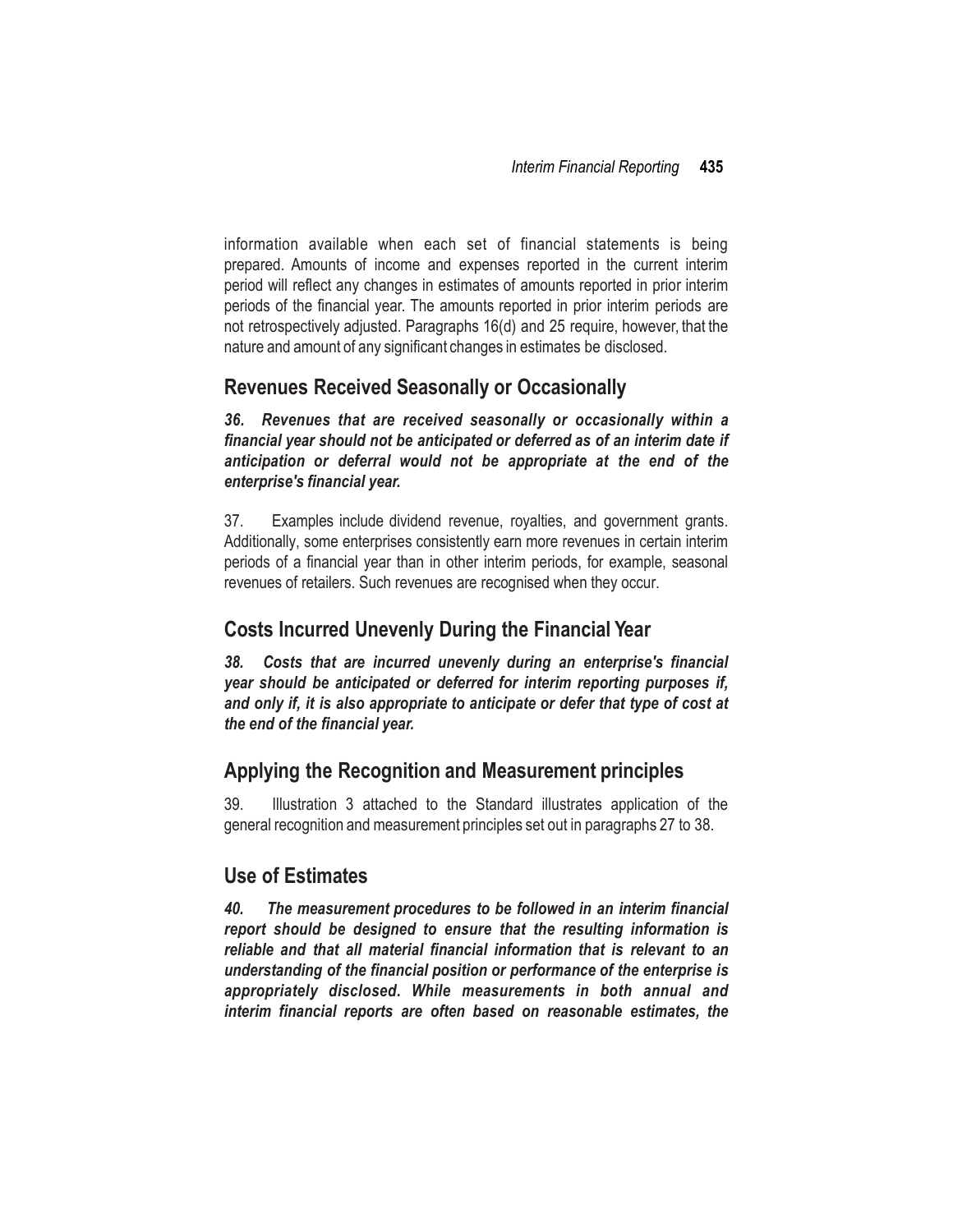### *preparation of interim financial reports generally will require a greater use of estimation methods than annual financial reports.*

41. Illustration 4 attached to the Standard illustrates the use of estimates in interim periods.

## **Restatement of Previously Reported Interim Periods**

*42. A change in accounting policy, other than one for which the transition is specified by an Accounting Standard, should be reflected by restating the financial statements of prior interim periods of the current financial year.*

43. One objective of the preceding principle is to ensure that a single accounting policy is applied to a particular class of transactions throughout an entire financial year. The effect of the principle in paragraph 42 is to require that within the current financial year any change in accounting policy be applied retrospectively to the beginning of the financial year.

## **Transitional Provision<sup>2</sup>**

l

44. On the first occasion that an interim financial report is presented in accordance with this Standard, the following need not be presented in respect of all the interim periods of the current financial year:

- (a) comparative statements of profit and loss for the comparable interim periods (current and year-to-date) of the immediately preceding financial year; and
- (b) comparative cash flow statement for the comparable year-to-date period of the immediately preceding financial year.

<sup>2</sup> Ministry of Corporate Affairs, Government of India, inserted the following footnote in Companies (Accounting Standards) Rules, 2021, which is relevant for companies:

<sup>&</sup>quot;Transitional Provisions given in Paragraph 44 are relevant for standards notified under Companies (Accounting Standards) Rules, 2006 (as amended from time to time) as well as Companies (Accounting Standards) Rules, 2021."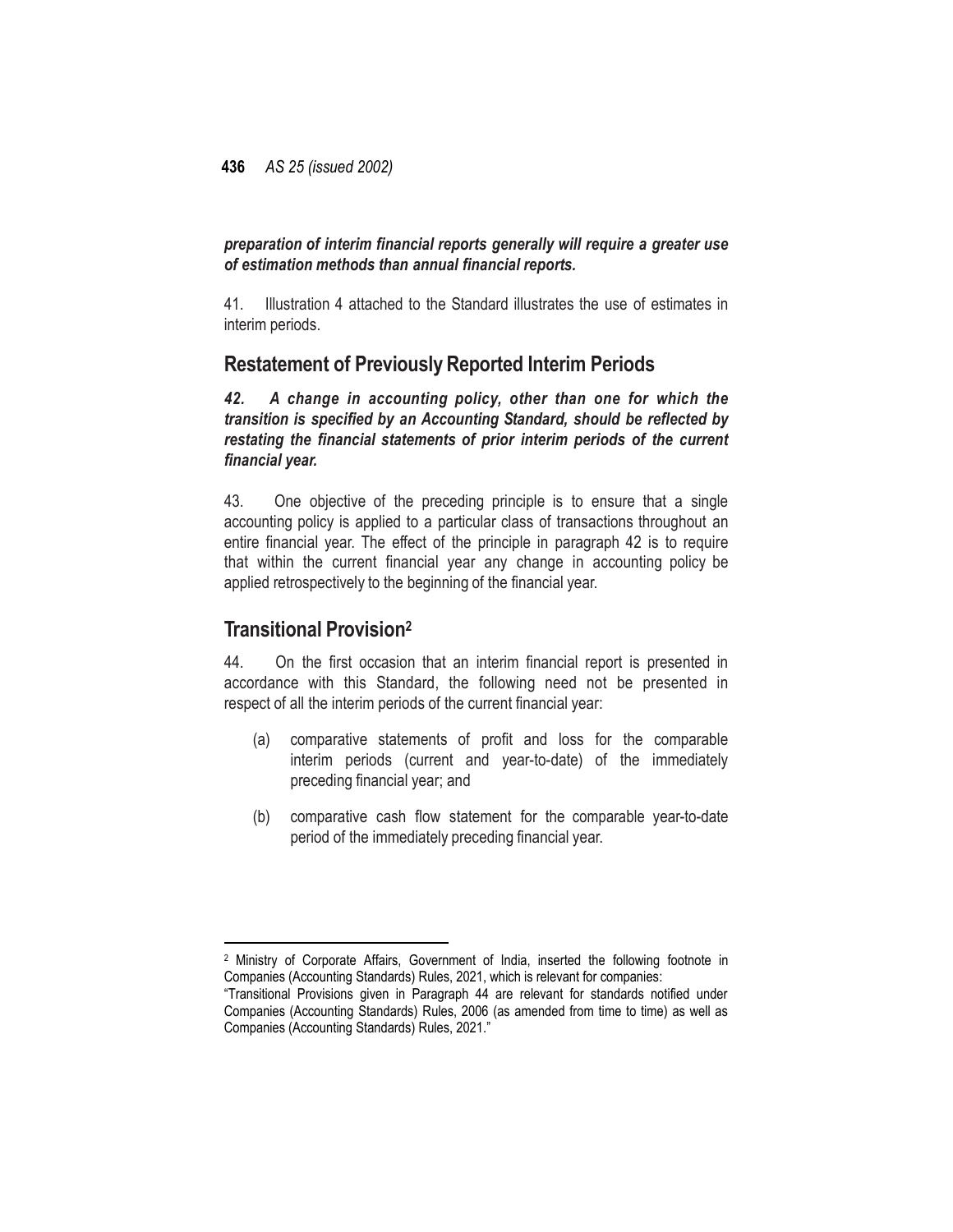# **Illustration 1**

## **Illustrative Format of Condensed Financial Statements**

*This illustration which does not form part of the Accounting Standard, provides illustrative format of condensed financial statements. Its purpose is to illustrate the application of the Accounting Standard to assist in clarifying its meaning.*

*Paragraph 11 of the Accounting Standard provides that if an enterprise prepares and presents a set of condensed financial statements in its interim financial report, those condensed statements should include, at a minimum, each of the headings and sub-headings that were included in its most recent annual financial statements and the selected explanatory notes as required by the Standard. Additional line items or notes should be included if their omission would make the condensed interim financial statements misleading.*

*The purpose of the following illustrative format is primarily to illustrate the requirements of paragraph 11 of the Standard. It may be noted that these illustrative formats are subject to the requirements laid down in the Standard including those of paragraph 11.*

## **Illustrative Format of Condensed Financial Statements for an enterprise other than a bank**

| INT OUNCHSCU DURING ONCE                  |                                                                                    |                                                                                      |  |  |  |
|-------------------------------------------|------------------------------------------------------------------------------------|--------------------------------------------------------------------------------------|--|--|--|
| <b>Particulars</b>                        | Figures at the end of<br>the current interim<br>period<br>(in Rs.)<br>(DD/MM/YYYY) | Figures at the end of<br>the previous<br>accounting year<br>(in Rs.)<br>(DD/MM/YYYY) |  |  |  |
| I. EQUITY AND LIABILITIES                 |                                                                                    |                                                                                      |  |  |  |
| (1) Shareholders' funds                   |                                                                                    |                                                                                      |  |  |  |
| (a) Share capital                         |                                                                                    |                                                                                      |  |  |  |
| (b) Reserves and surplus                  |                                                                                    |                                                                                      |  |  |  |
| Money received<br>against<br>$\mathsf{C}$ |                                                                                    |                                                                                      |  |  |  |

|  | (A) Condensed Balance Sheet |  |  |
|--|-----------------------------|--|--|
|--|-----------------------------|--|--|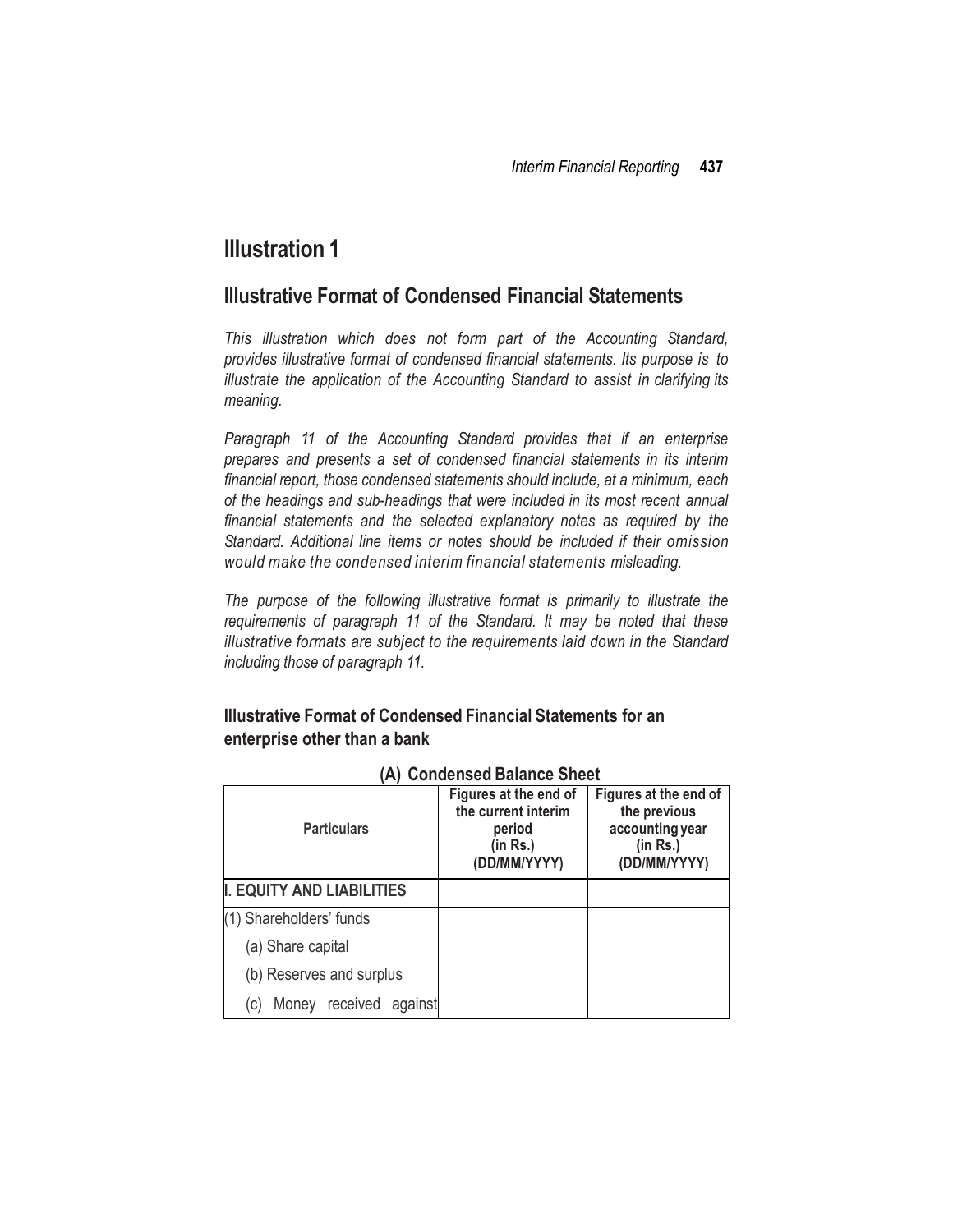| share warrants                                                                                                      |  |
|---------------------------------------------------------------------------------------------------------------------|--|
| (2)<br>Share<br>application<br>money<br>pending allotment                                                           |  |
| (3) Minority interests (in case of<br>consolidate financial statements)                                             |  |
| (4) Non-current liabilities                                                                                         |  |
| (a) Long-term borrowings                                                                                            |  |
| (b) Deferred tax liabilities (Net)                                                                                  |  |
| (c) Other Long term liabilities                                                                                     |  |
| (d) Long-term provisions                                                                                            |  |
| (5) Current liabilities                                                                                             |  |
| (a) Short-term borrowings                                                                                           |  |
| (b) Trade Payables                                                                                                  |  |
| (A) total outstanding dues of<br>micro enterprises and small<br>enterprises; and                                    |  |
| (B) total outstanding dues of<br>creditors<br>other<br>than<br>micro<br>enterprises<br>and<br>small<br>enterprises. |  |
| (c) Other current liabilities                                                                                       |  |
| (d) Short-term provisions                                                                                           |  |
| <b>TOTAL</b>                                                                                                        |  |
| <b>II. ASSETS</b>                                                                                                   |  |
| (1) Non-current assets                                                                                              |  |
| (a) Property, Plant<br>and<br>Equipment                                                                             |  |
| (i) Tangible assets                                                                                                 |  |
| (ii) Intangible assets                                                                                              |  |
| (iii)<br>Capital<br>work-in-                                                                                        |  |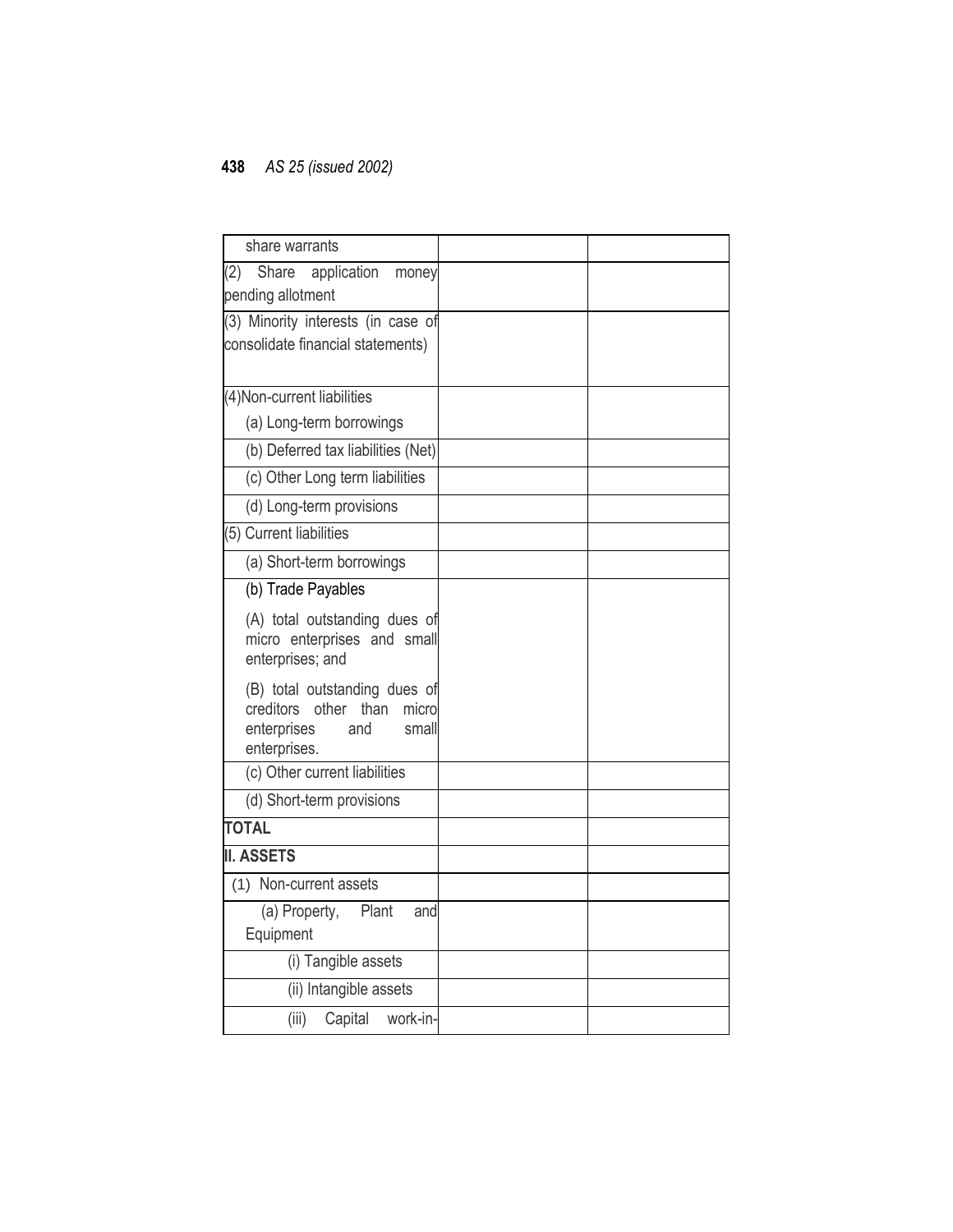| progress                                       |  |
|------------------------------------------------|--|
| Intangible assets<br>(iv)<br>under development |  |
|                                                |  |
| Non-current<br>(b)<br>investments              |  |
| (c) Deferred tax assets<br>(net)               |  |
| (d) Long-term loans and<br>advances            |  |
| Other non-current<br>(e)<br>assets             |  |
| (2) Current assets                             |  |
| (a) Current investments                        |  |
| (b) Inventories                                |  |
| (c) Trade receivables                          |  |
| Cash<br>(d)<br>and<br>cash<br>equivalents      |  |
| (e) Short-term loans and<br>advances           |  |
| (f) Other current assets                       |  |
| <b>TOTAL</b>                                   |  |

See accompanying notes to the condensed financial statements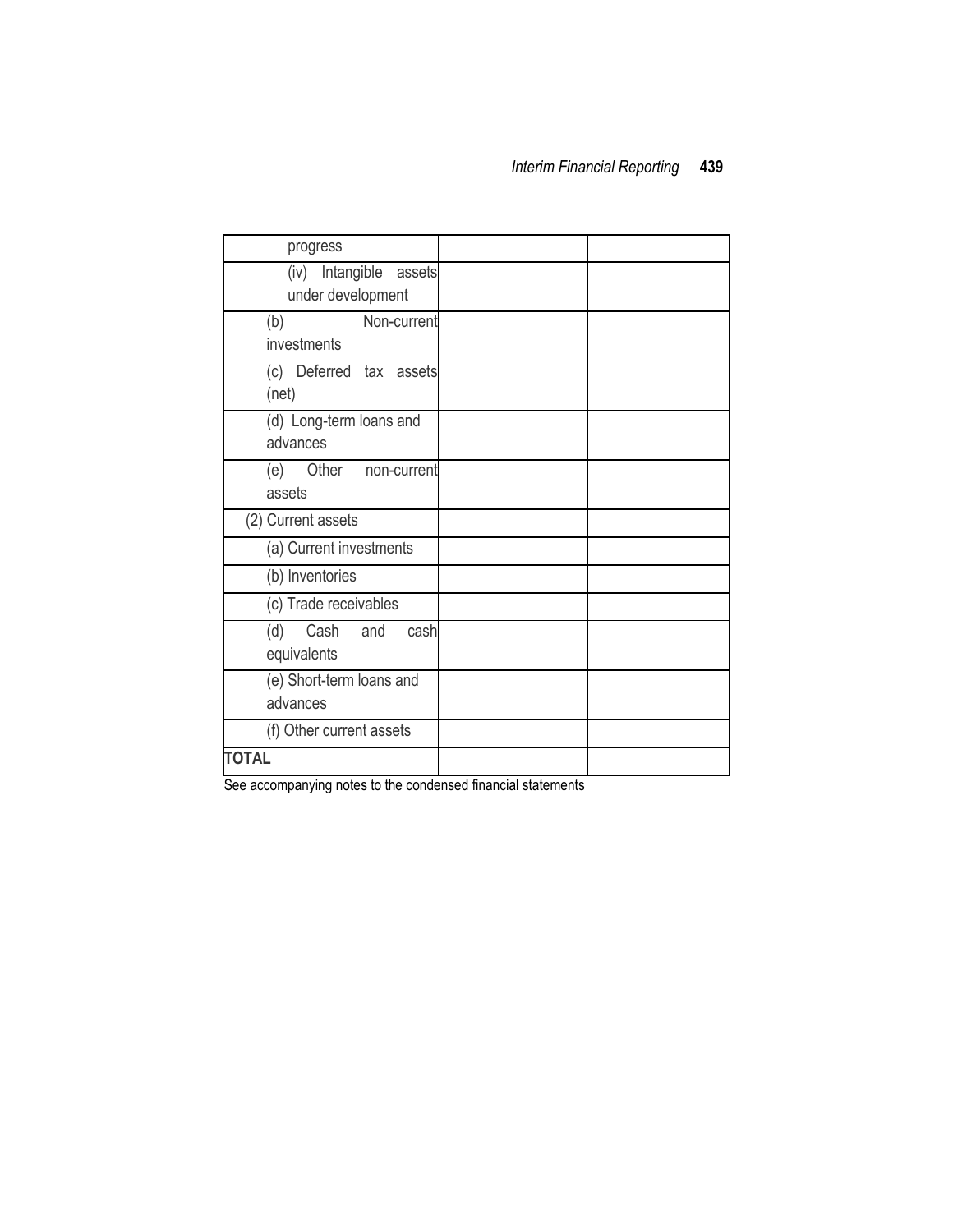| <b>Particulars</b>                                                  | Three months<br>ended<br>(in Rs.)<br>From<br>(DD/MM/YYYY)<br>To<br>(DD/MM/YYYY) | Corresponding<br>months<br>three<br>of the previous<br>accounting<br>year<br>(in Rs.)<br>From<br>(DD/MM/YYYY)<br>To<br>(DD/MM/YYYY) | Year-to-date<br>figures<br>for<br>current<br>period<br>(in Rs.)<br>From<br>To<br>(DD/MM/YYY<br>Y) | Year-to-date<br>figures<br>forl<br>the previous<br>year<br>(in Rs.)<br><b>From</b><br>(DD/MM/YYYY) (DD/MM/YYYY)<br>To<br>(DD/MM/YYY<br>Y) |
|---------------------------------------------------------------------|---------------------------------------------------------------------------------|-------------------------------------------------------------------------------------------------------------------------------------|---------------------------------------------------------------------------------------------------|-------------------------------------------------------------------------------------------------------------------------------------------|
|                                                                     |                                                                                 |                                                                                                                                     |                                                                                                   |                                                                                                                                           |
| Revenue<br>from<br>I.<br>operations                                 |                                                                                 |                                                                                                                                     |                                                                                                   |                                                                                                                                           |
| II. Other income                                                    |                                                                                 |                                                                                                                                     |                                                                                                   |                                                                                                                                           |
| III. Total Revenue (I +<br>II)                                      |                                                                                 |                                                                                                                                     |                                                                                                   |                                                                                                                                           |
| IV. Expenses:                                                       |                                                                                 |                                                                                                                                     |                                                                                                   |                                                                                                                                           |
| Cost of materials<br>consumed                                       |                                                                                 |                                                                                                                                     |                                                                                                   |                                                                                                                                           |
| Purchases<br>of<br>Stock-in-Trade                                   |                                                                                 |                                                                                                                                     |                                                                                                   |                                                                                                                                           |
| Changes<br>in<br>inventories<br>οf<br>finished goods                |                                                                                 |                                                                                                                                     |                                                                                                   |                                                                                                                                           |
| work-in-progress<br>and Stock-in-Trade                              |                                                                                 |                                                                                                                                     |                                                                                                   |                                                                                                                                           |
| Employee benefits<br>expense                                        |                                                                                 |                                                                                                                                     |                                                                                                   |                                                                                                                                           |
| Finance costs                                                       |                                                                                 |                                                                                                                                     |                                                                                                   |                                                                                                                                           |
| Depreciation<br>and<br>amortisation<br>expense                      |                                                                                 |                                                                                                                                     |                                                                                                   |                                                                                                                                           |
| Other expenses                                                      |                                                                                 |                                                                                                                                     |                                                                                                   |                                                                                                                                           |
| <b>Total expenses</b>                                               |                                                                                 |                                                                                                                                     |                                                                                                   |                                                                                                                                           |
| V.<br>Profit<br>before<br>exceptional<br>and<br>extraordinary items |                                                                                 |                                                                                                                                     |                                                                                                   |                                                                                                                                           |

## **(B) Condensed Statement of Profit and Loss**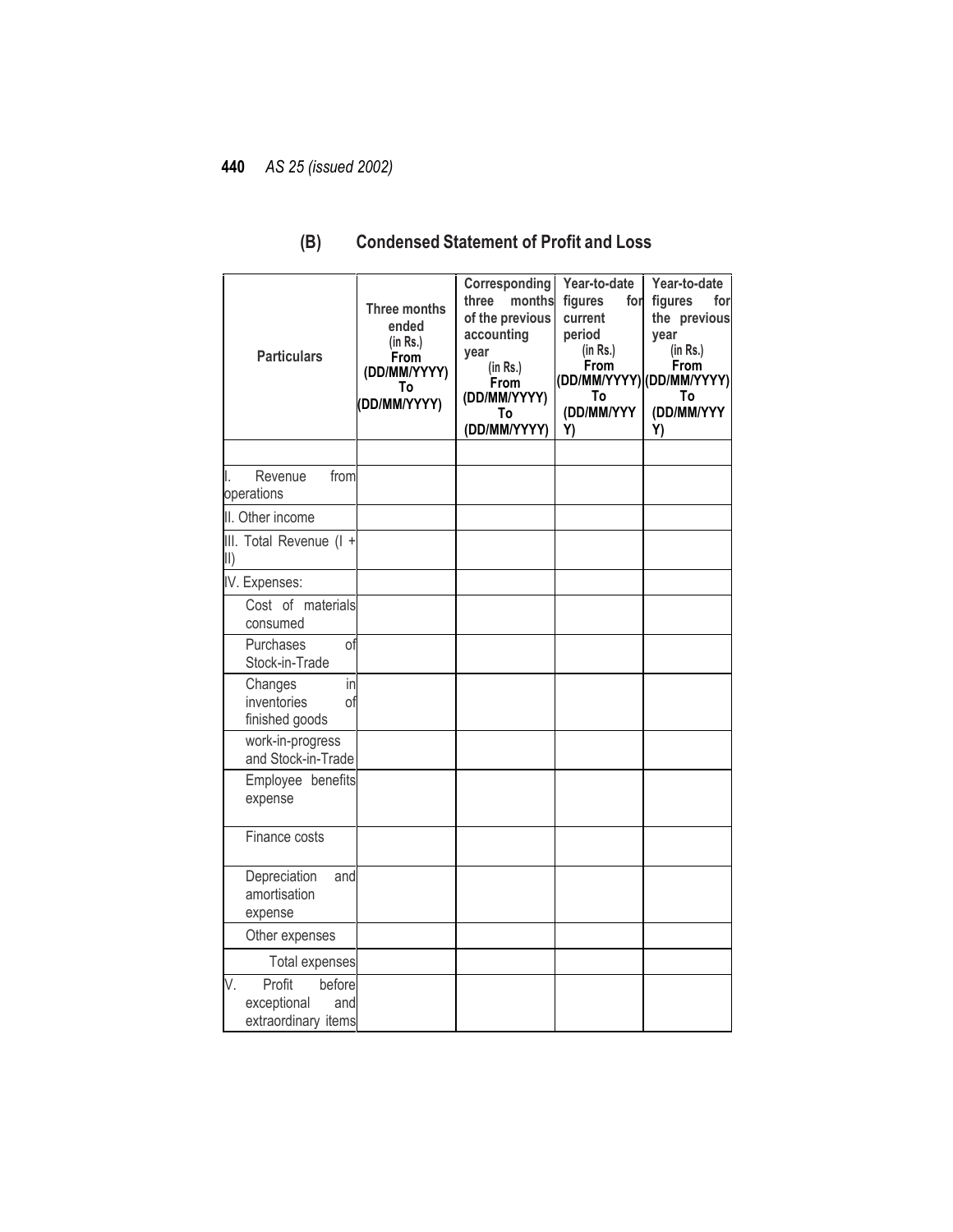| and tax (III - IV)                                                                         |  |  |
|--------------------------------------------------------------------------------------------|--|--|
| VI. Exceptional items                                                                      |  |  |
| VII.<br>Profit<br>before<br>extraordinary<br>items and tax (V<br>VI)                       |  |  |
| VIII.<br>Extraordinary<br>items                                                            |  |  |
| IX. Profit before tax<br>$(VII - VIII)$                                                    |  |  |
| X. Tax expense:                                                                            |  |  |
| (1) Current tax                                                                            |  |  |
| (2) Deferred tax                                                                           |  |  |
| XI. Profit (Loss) for the<br>period from continuing<br>operations (VII-VIII)               |  |  |
| XII. Profit/(loss) from<br>discontinuing<br>operations                                     |  |  |
| XIII. Tax expense of<br>discontinuing<br>operations                                        |  |  |
| XIV. Profit/(loss) from<br>Discontinuing<br>operations (after tax)<br>$(XII-XIII)$         |  |  |
| XV. Profit (Loss) (XI +<br>XIV)                                                            |  |  |
| XVI<br>Minority Interests<br>(in<br>case<br>0t<br>consolidated<br>financial<br>statements) |  |  |
| XVII. Net Profit (Loss)<br>for the period available<br>to equity shareholders              |  |  |
| <b>XVIII</b><br>Earnings<br>per<br>equity share:                                           |  |  |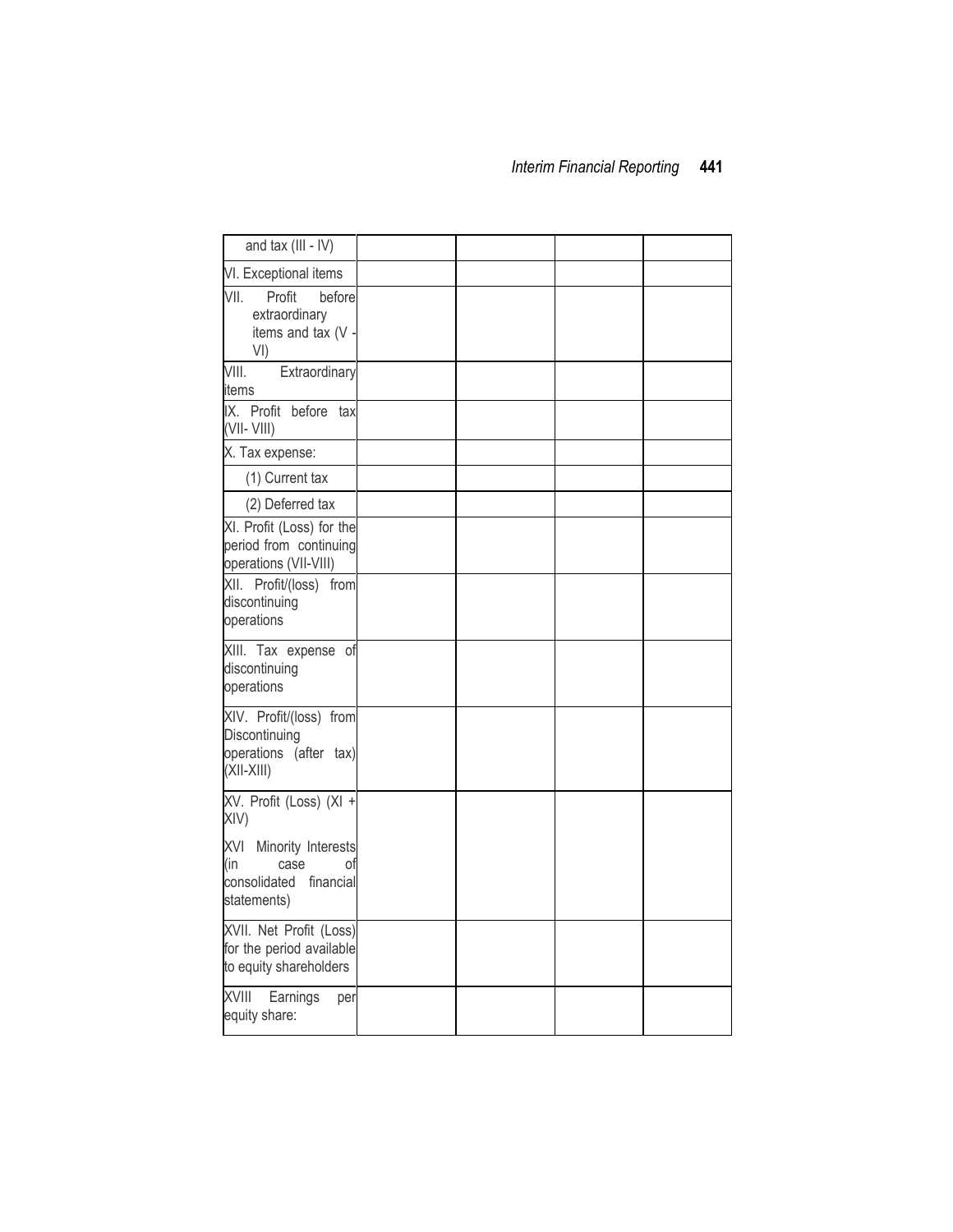| (1) Basic   |  |  |
|-------------|--|--|
| (2) Diluted |  |  |

See accompanying notes to the condensed financial statements

|    |                                                            | Year-to-date figures for Year-to-date figures<br>the current period<br>(in Rs.)<br>From<br>(DD/MM/YYYY)<br>To<br>(DD/MM/YYYY) | for the previous year<br>(in Rs.)<br>From<br>(DD/MM/YYYY)<br>To<br>(DD/MM/YYYY) |
|----|------------------------------------------------------------|-------------------------------------------------------------------------------------------------------------------------------|---------------------------------------------------------------------------------|
|    | 1. Cash flows from operating<br>activities                 |                                                                                                                               |                                                                                 |
|    | 2. Cash flows from investing<br>activities                 |                                                                                                                               |                                                                                 |
| 3. | Cash flows from financing<br>activities                    |                                                                                                                               |                                                                                 |
|    | 4. Net increase/(decrease) in<br>cash and cash equivalents |                                                                                                                               |                                                                                 |
|    | 5. Cash and cash<br>equivalents at beginning of            |                                                                                                                               |                                                                                 |
| 6. | Cash and cash<br>equivalents at end of<br>period           |                                                                                                                               |                                                                                 |

## **(C) Condensed Cash Flow Statement**

## **(D) Selected Explanatory Notes**

This part should contain selected explanatory notes as required by paragraph 16 of this Standard.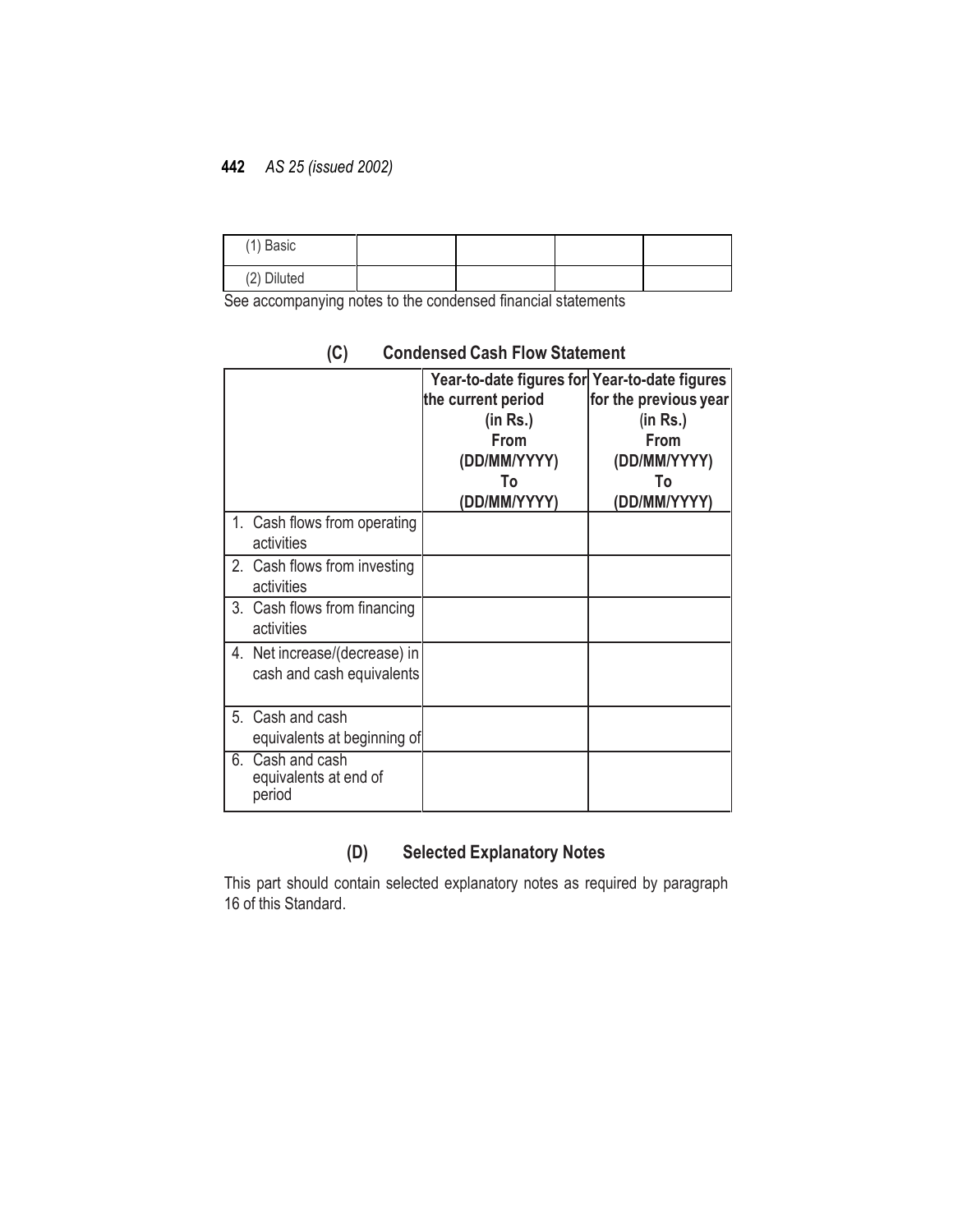### **Illustrative Format of Condensed Financial Statements for a Bank**

| (A)                                                                                      | <b>Condensed Balance Sheet</b>                                                     |                                                                                      |  |  |
|------------------------------------------------------------------------------------------|------------------------------------------------------------------------------------|--------------------------------------------------------------------------------------|--|--|
|                                                                                          | Figures at the end of<br>the current interim<br>period<br>(in Rs.)<br>(DD/MM/YYYY) | Figures at the end of<br>the previous<br>accounting year<br>(in Rs.)<br>(DD/MM/YYYY) |  |  |
| <b>Capital and Liabilities</b><br>I.                                                     |                                                                                    |                                                                                      |  |  |
| 1.<br>Capital                                                                            |                                                                                    |                                                                                      |  |  |
| 2.<br>Reserve and surplus                                                                |                                                                                    |                                                                                      |  |  |
| 3. Minority interests (in<br>case of consolidated<br>financial statements)               |                                                                                    |                                                                                      |  |  |
| 4. Deposits                                                                              |                                                                                    |                                                                                      |  |  |
| 5.<br><b>Borrowings</b>                                                                  |                                                                                    |                                                                                      |  |  |
| 6. Other liabilities and<br>provisions                                                   |                                                                                    |                                                                                      |  |  |
| Total                                                                                    |                                                                                    |                                                                                      |  |  |
| II. Assets                                                                               |                                                                                    |                                                                                      |  |  |
| 1. Cash and balances with<br>Reserve Bank of India                                       |                                                                                    |                                                                                      |  |  |
| 2. Balances with banks and<br>money at call and short<br>notice                          |                                                                                    |                                                                                      |  |  |
| 3. Investments                                                                           |                                                                                    |                                                                                      |  |  |
| 4. Advances                                                                              |                                                                                    |                                                                                      |  |  |
| 5.<br><b>Fixed assets</b><br>(a) Tangible fixed assets<br>Intangible fixed assets<br>(b) |                                                                                    |                                                                                      |  |  |
| <b>Other Assets</b><br>6.                                                                |                                                                                    |                                                                                      |  |  |
| Total                                                                                    |                                                                                    |                                                                                      |  |  |

See accompanying notes to the condensed financial statements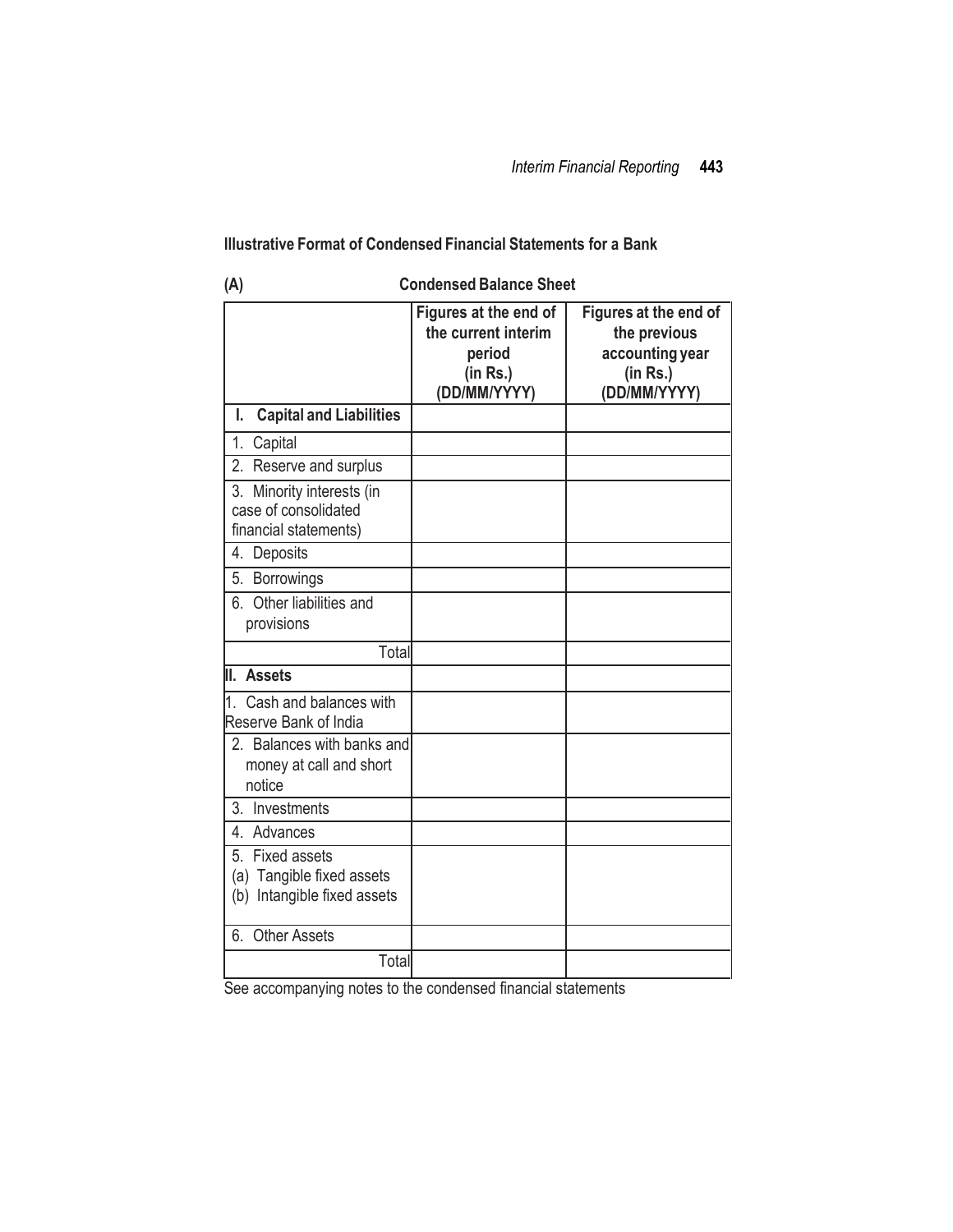# **(B) Condensed Statement of Profit and Loss**

|                                                                                             | <b>Three</b>     | Correspon Year-to-    |                    | Year-to-                      |
|---------------------------------------------------------------------------------------------|------------------|-----------------------|--------------------|-------------------------------|
|                                                                                             | months           | ding three            | date               | date                          |
|                                                                                             | ended            | months of             | figures            | figures                       |
|                                                                                             | (in Rs.)<br>From | the                   | for                | for the                       |
|                                                                                             | (DD/MM/YYY       | previous              | current            | previous                      |
|                                                                                             | Y)               | accounting            | period<br>(in Rs.) | year<br>(in Rs.)              |
|                                                                                             | Τó               | year<br>(in Rs.)      | From               | From                          |
|                                                                                             | (DD/MM/YYY       | From                  |                    | (DD/MM/ <mark>(DD/MM/Y</mark> |
|                                                                                             | Y)               | DD/MM/YY              | YYYY)              | YYY)                          |
|                                                                                             |                  | YY)                   | To                 | To                            |
|                                                                                             |                  | To                    |                    | (DD/MM/ <mark>(DD/MM/Y</mark> |
|                                                                                             |                  | DD/MM/YY              | YYYY)              | YYY)                          |
|                                                                                             | $\overline{1}$   | YY)<br>$\overline{2}$ |                    |                               |
|                                                                                             |                  |                       | 3                  | 4                             |
| <b>INCOME</b>                                                                               |                  |                       |                    |                               |
| 1. Interest earned                                                                          |                  |                       |                    |                               |
| Interest/discount on<br>(a)<br>advances/bills                                               |                  |                       |                    |                               |
| Interest on Investments<br>(b)                                                              |                  |                       |                    |                               |
| Interest on balances<br>(c)<br>with Reserve Bank of<br>India and other inter<br>banks funds |                  |                       |                    |                               |
| Others<br>(d)                                                                               |                  |                       |                    |                               |
| 2.<br>Other Income                                                                          |                  |                       |                    |                               |
| <b>Total Income</b>                                                                         |                  |                       |                    |                               |
| <b>EXPENDITURE</b>                                                                          |                  |                       |                    |                               |
| 1. Interest expended                                                                        |                  |                       |                    |                               |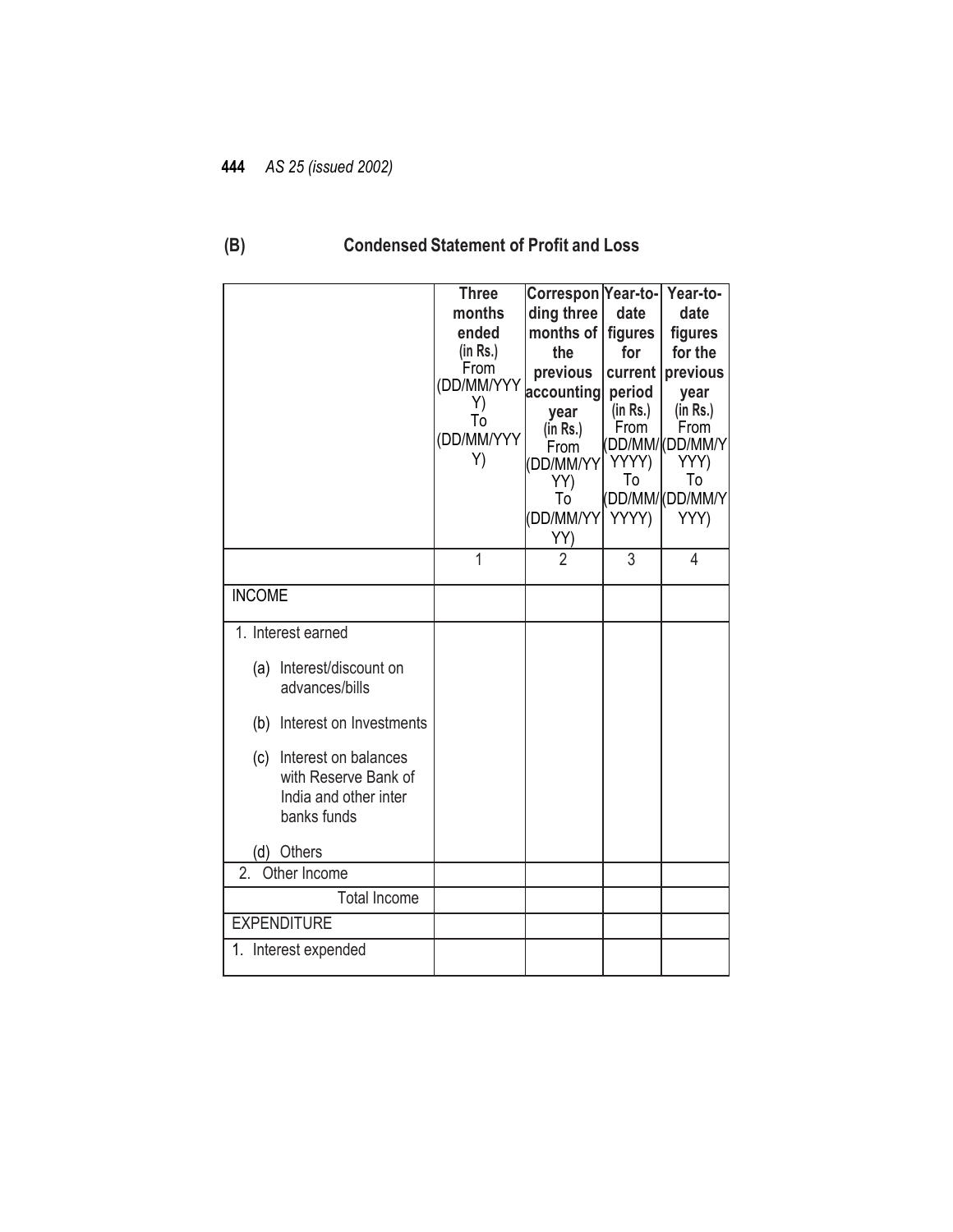|                                                                             | <b>Three</b><br>months<br>ended<br>(in Rs.)<br>From<br>(DD/MM/YYY<br>Y)<br>Тó<br>(DD/MM/YYY<br>Y) | Correspon Year-to-<br>ding three<br>months of<br>the<br>previous<br>accounting<br>year<br>(in Rs.)<br>From<br>(DD/MM/YY<br>YY)<br>To<br>(DD/MM/YY | date<br>figures<br>for<br>current  <br>period<br>(in Rs.)<br>From<br>YYYY)<br>To<br>YYYY) | Year-to-<br>date<br>figures<br>for the<br>previous<br>year<br>(in Rs.)<br>From<br>DD/MM/(DD/MM/Y)<br>YYY)<br>To<br>DD/MM/(DD/MM/Y)<br>YYY) |
|-----------------------------------------------------------------------------|---------------------------------------------------------------------------------------------------|---------------------------------------------------------------------------------------------------------------------------------------------------|-------------------------------------------------------------------------------------------|--------------------------------------------------------------------------------------------------------------------------------------------|
| 2. Operating expenses<br>(a) Payments to and                                |                                                                                                   | YY)                                                                                                                                               |                                                                                           |                                                                                                                                            |
| provisions for<br>employees<br>(b)                                          |                                                                                                   |                                                                                                                                                   |                                                                                           |                                                                                                                                            |
| Other operating<br>expenses                                                 |                                                                                                   |                                                                                                                                                   |                                                                                           |                                                                                                                                            |
| 3. Provisions and<br>contingencies                                          |                                                                                                   |                                                                                                                                                   |                                                                                           |                                                                                                                                            |
| 4. Total expenses                                                           |                                                                                                   |                                                                                                                                                   |                                                                                           |                                                                                                                                            |
| 5. Profit or loss from ordinary<br>activities before tax                    |                                                                                                   |                                                                                                                                                   |                                                                                           |                                                                                                                                            |
| 6. Extraordinary items                                                      |                                                                                                   |                                                                                                                                                   |                                                                                           |                                                                                                                                            |
| 7. Profit or loss before tax                                                |                                                                                                   |                                                                                                                                                   |                                                                                           |                                                                                                                                            |
| 8.<br>Tax expense                                                           |                                                                                                   |                                                                                                                                                   |                                                                                           |                                                                                                                                            |
| 9. Profit or loss after tax                                                 |                                                                                                   |                                                                                                                                                   |                                                                                           |                                                                                                                                            |
| 10. Minority Interests (in case of<br>consolidated financial<br>statements) |                                                                                                   |                                                                                                                                                   |                                                                                           |                                                                                                                                            |

# **(B) Condensed Statement of Profit and Loss** *(Contd.)*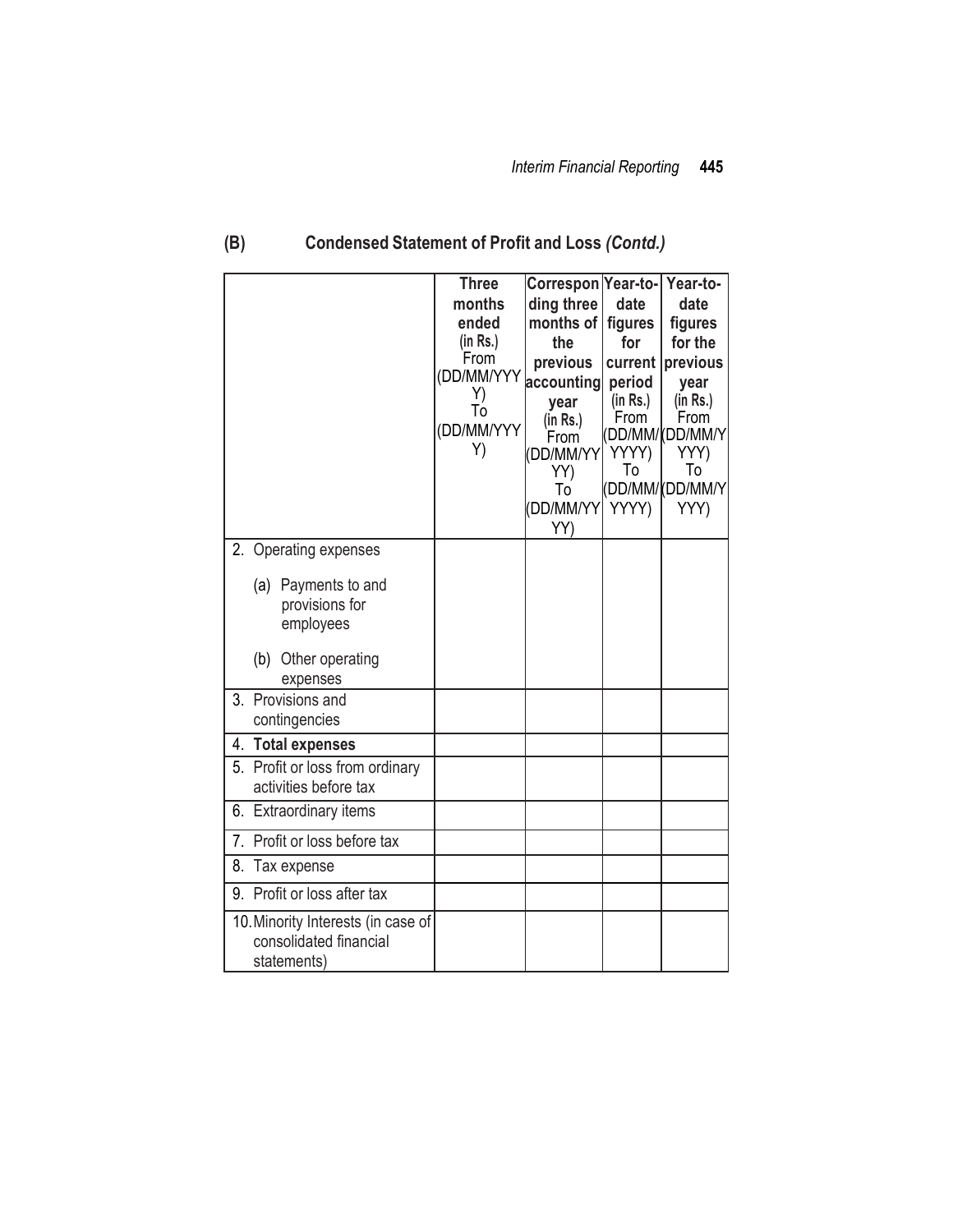|                                                                                    | <b>Three</b><br>months<br>ended<br>(in Rs.)<br>From<br>DD/MM/YYY<br>To<br>(DD/MM/YYY<br>Y) | Correspon Year-to-<br>ding three<br>months of<br>the<br>previous<br>accountin<br>g year<br>(in Rs.)<br>From<br>'DD/MM/YY<br>YY)<br>To<br>(DD/MM/YY<br>YY) | date<br>figures<br>for<br>current<br>period<br>(in Rs.)<br>From<br>'DD/MM/<br>YYYY)<br>To<br>(DD/MM/l<br>YYYY) | Year-to-<br>date<br>figures<br>for the<br>previous<br>year<br>(in Rs.)<br>From<br>(DD/MM/<br>YYYY)<br>To<br>(DD/MM/<br>YYYY) |
|------------------------------------------------------------------------------------|--------------------------------------------------------------------------------------------|-----------------------------------------------------------------------------------------------------------------------------------------------------------|----------------------------------------------------------------------------------------------------------------|------------------------------------------------------------------------------------------------------------------------------|
| 11. Net profit or loss for the<br>period available to equity<br>shareholders       |                                                                                            |                                                                                                                                                           |                                                                                                                |                                                                                                                              |
| Earnings Per Share<br>1. Basic Earnings Per Share<br>2. Diluted Earnings Per Share |                                                                                            |                                                                                                                                                           |                                                                                                                |                                                                                                                              |

## **(B) Condensed Statement of Profit and Loss** *(Contd.)*

See accompanying notes to the condensed financial statements

#### **Year-to-date figures for the current period (in Rs.)** From  $\overline{a}$ (DD/MM/YYYY)  $\dot{\sf To}$ (DD/MM/YYYY) **Year-to-date figures for the previous year (in Rs.)** From \_\_\_\_\_\_\_\_ (DD/MM/YYYY) To \_\_\_\_\_\_\_\_\_\_ (DD/MM/YYYY) 1. Cash flows from operating activities 2. Cash flows from investing activities 3. Cash flows from financing activities

### **(C) Condensed Cash Flow Statement**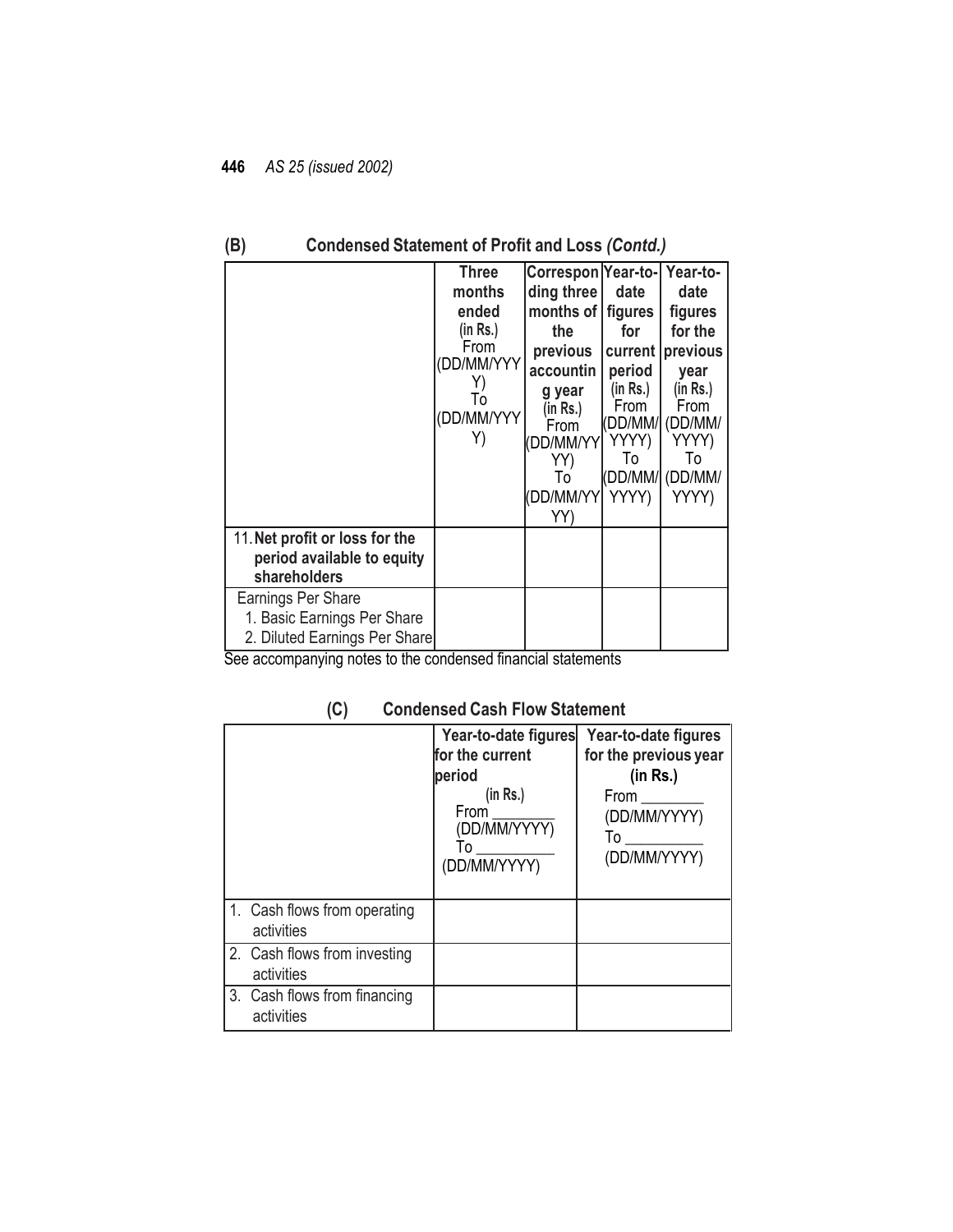| 4. Net increase/(decrease) in<br>cash and cash equivalents |  |
|------------------------------------------------------------|--|
| 5. Cash and cash equivalents<br>at beginning of period     |  |
| 6. Cash and cash equivalents<br>at end of period           |  |

# **(D) Selected Explanatory Notes**

This part should contain selected explanatory notes as required by paragraph 16 of this Standard.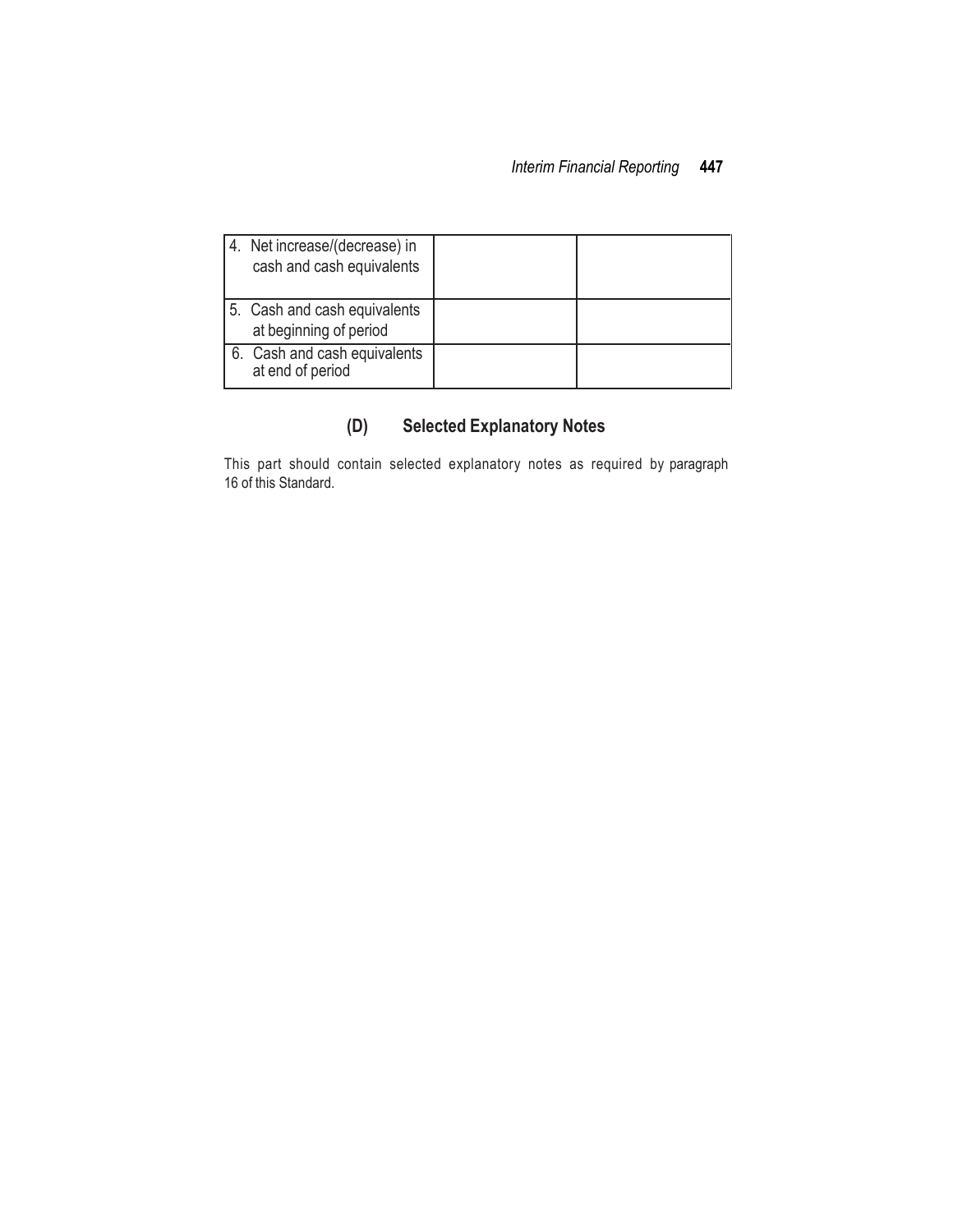# **Illustration 2 Illustration of Periods Required to Be Presented**

*This illustration which does not form part of the Accounting Standard, Illustrates application of the principles in paragraphs 18 and 19. Its purpose is to illustrate the application of the Accounting Standard to assist in clarifying its meaning.*

### **Enterprise Preparing and Presenting Interim Financial Reports Half-Yearly**

1. An enterprise whose financial year ends on 31 March, presents financial statements (condensed or complete) for following periods in its half-yearly interim financial report as of 30 September 2001:

| <b>Balance Sheet:</b>                   |                   |                   |
|-----------------------------------------|-------------------|-------------------|
| As at                                   | 30 September 2001 | 31 March 2001     |
| <b>Statement of Profit and Loss:</b>    |                   |                   |
| 6 months ending                         | 30 September 2001 | 30 September 2000 |
| <b>Cash Flow Statement<sup>3</sup>:</b> |                   |                   |
| 6 months ending                         | 30 September 2001 | 30 September 2000 |

## **Enterprise Preparing and Presenting Interim Financial Reports Quarterly**

2. An enterprise whose financial year ends on 31 March, presents financial statements (condensed or complete) for following periods in its interim financial report for the second quarter ending 30 September 2001:

 $\overline{a}$ 

<sup>&</sup>lt;sup>3</sup> It is assumed that the enterprise prepares a cash flow statement for the purpose of its Annual Report.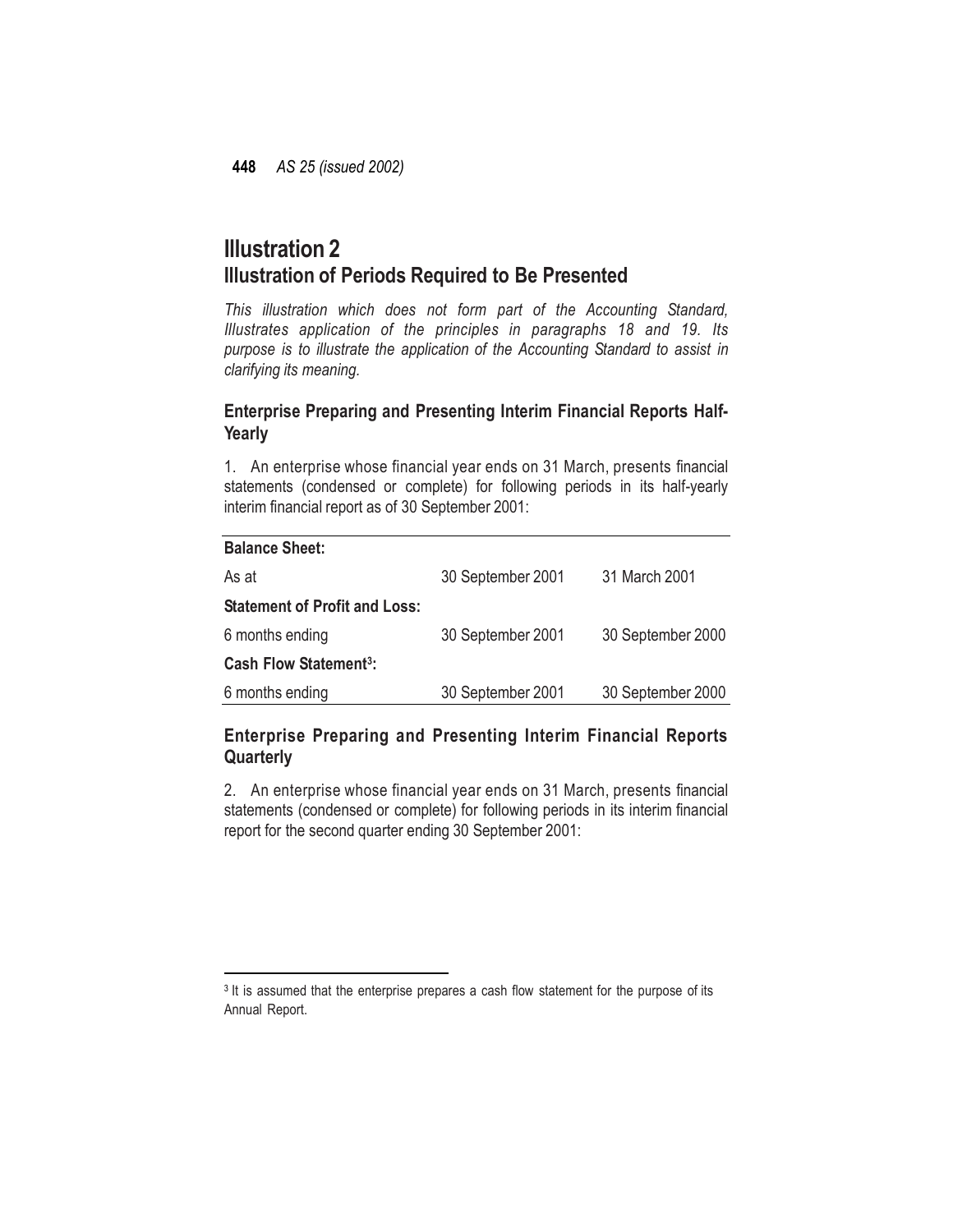| <b>Balance Sheet:</b>                |                                        |                   |
|--------------------------------------|----------------------------------------|-------------------|
| As at                                | 30 September 2001                      | 31 March 2001     |
| <b>Statement of Profit and Loss:</b> |                                        |                   |
| 6 months ending                      | 30 September 2001                      | 30 September 2000 |
| 3 months ending                      | 30 September 2001<br>30 September 2000 |                   |
| <b>Cash Flow Statement:</b>          |                                        |                   |
| 6 months ending                      | 30 September 2001                      | 30 September 2000 |

## **Enterprise whose business is highly seasonal Preparing and Presenting Interim Financial Reports Quarterly**

3. An enterprise whose financial year ends on 31 March, may present financial statements (condensed or complete) for the following periods in its interim financial report for the second quarter ending 30 September 2001:

| <b>Balance Sheet:</b>                |                   |                   |
|--------------------------------------|-------------------|-------------------|
| As at                                | 30 September 2001 | 31 March 2001     |
|                                      |                   | 30 September 2000 |
| <b>Statement of Profit and Loss:</b> |                   |                   |
| 6 months ending                      | 30 September 2001 | 30 September 2000 |
| 3 months ending                      | 30 September 2001 | 30 September 2000 |
| 12 months ending                     | 30 September 2001 | 30 September 2000 |
| <b>Cash Flow Statement:</b>          |                   |                   |
| 6 months ending                      | 30 September 2001 | 30 September 2000 |
| 12 months ending                     | 30 September 2001 | 30 September 2000 |
|                                      |                   |                   |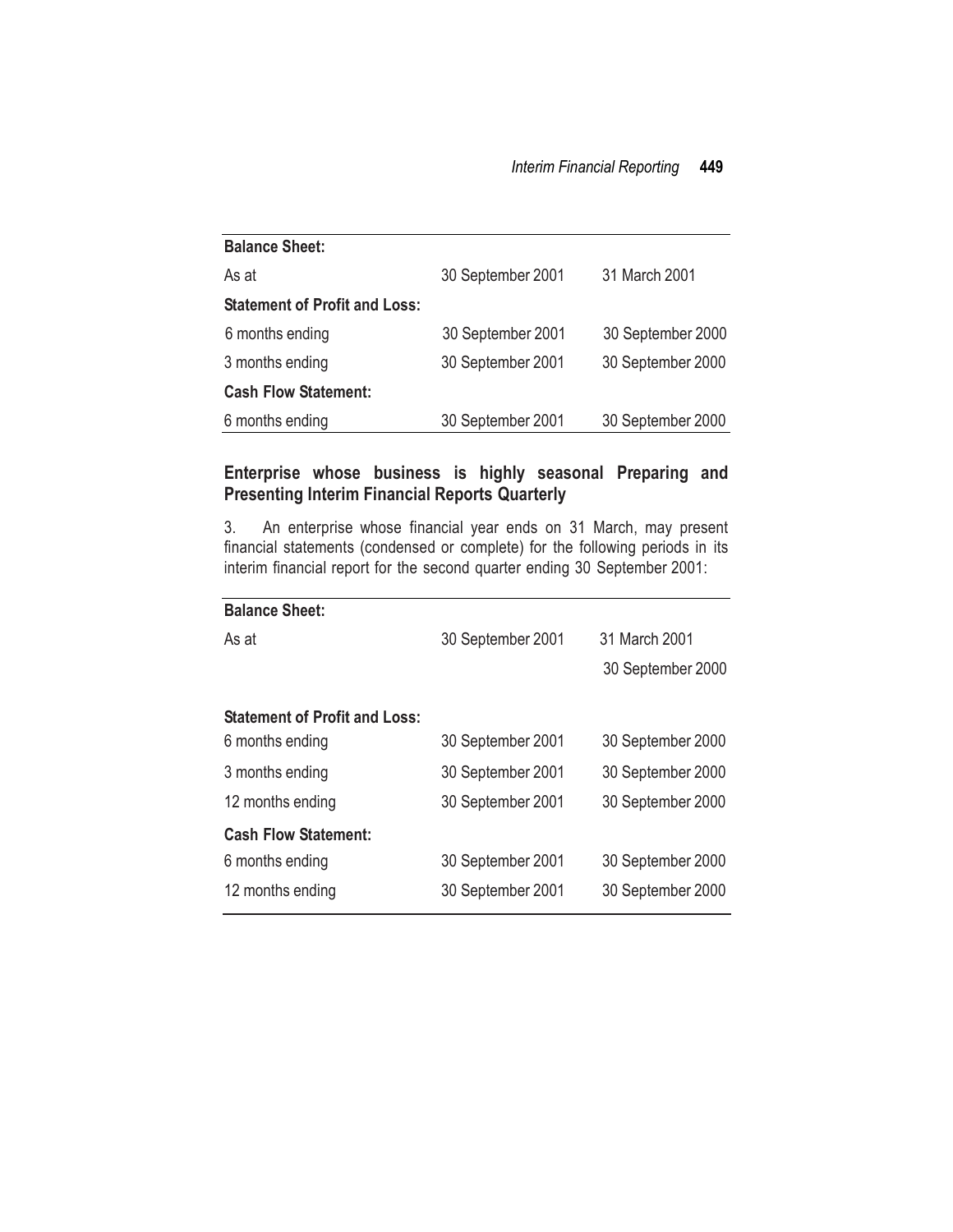# **Illustration 3**

# **Illustration of Applying the Recognition and Measurement Principles**

*This illustration, which does not form part of the Accounting Standard, illustrates application of the general recognition and measurement principles set out in paragraphs 27-38 of this Standard. Its purpose is to illustrate the application of the Accounting Standard to assist in clarifying its meaning.*

## **Gratuity and Other Defined Benefit Schemes**

1. Provisions in respect of gratuity and other defined benefit schemes for an interim period are calculated on a year-to-date basis by using the actuarially determined rates at the end of the prior financial year, adjusted for significant market fluctuations since that time and for significant curtailments, settlements, or other significant one-time events.

## **Major Planned Periodic Maintenance or Overhaul**

2. The cost of a major planned periodic maintenance or overhaul or other seasonal expenditure that is expected to occur late in the year is not anticipated for interim reporting purposes unless an event has caused the enterprise to have a present obligation. The mere intention or necessity to incur expenditure related to the future is not sufficient to give rise to an obligation.

## **Provisions**

3. This Standard requires that an enterprise apply the same criteria for recognising and measuring a provision at an interim date as it would at the end of its financial year. The existence or non-existence of an obligation to transfer economic benefits is not a function of the length of the reporting period. It is a question of fact subsisting on the reporting date.

## **Year-End Bonuses**

4. The nature of year-end bonuses varies widely. Some are earned simply by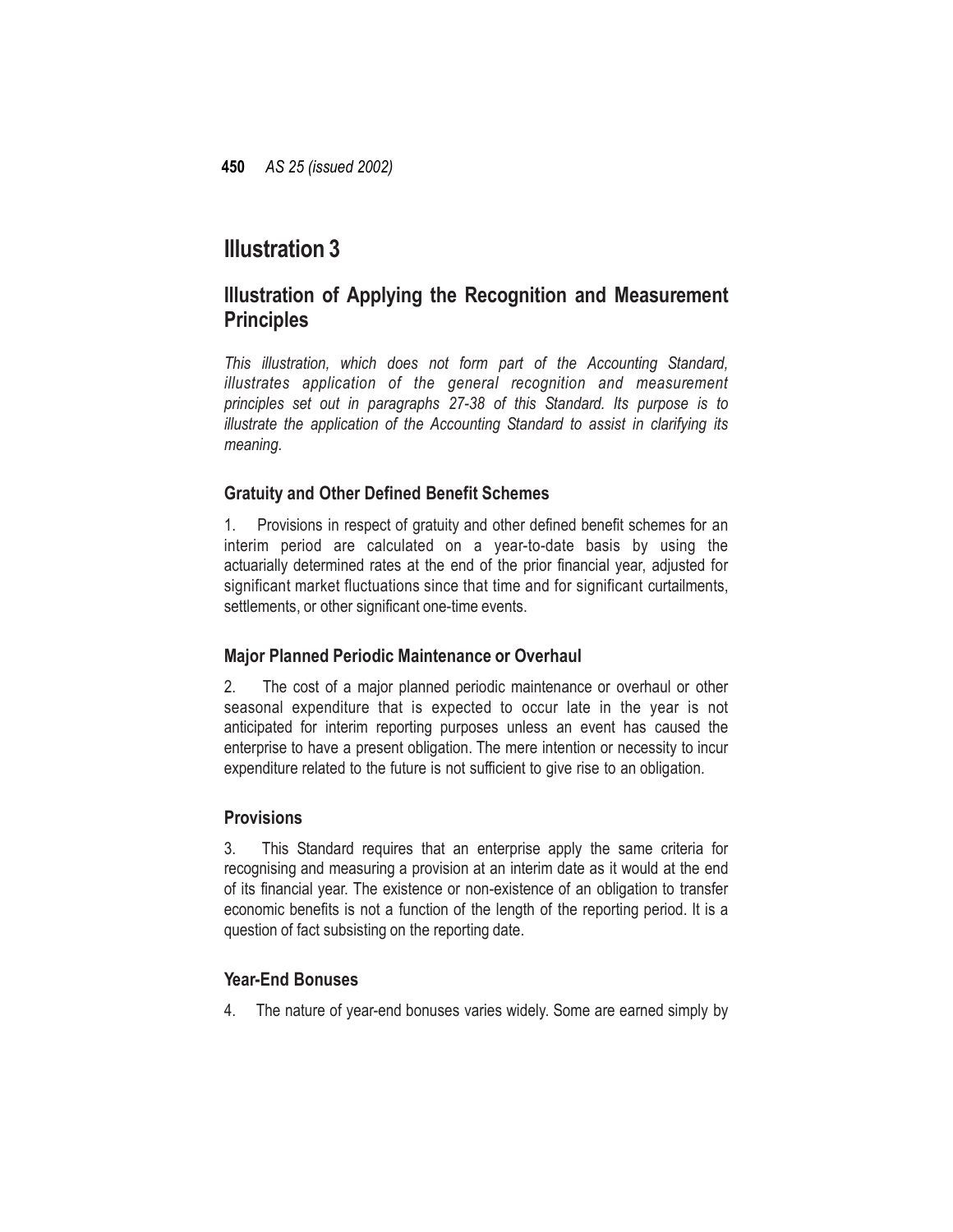continued employment during a time period. Some bonuses are earned based on monthly, quarterly, or annual measure of operating result. They may be purely discretionary, contractual, or based on years of historical precedent.

5. A bonus is anticipated for interim reporting purposes if, and only if, (a) the bonus is a legal obligation or an obligation arising from past practice for which the enterprise has no realistic alternative but to make the payments, and (b) a reliable estimate of the obligation can be made.

### **Intangible Assets**

6. An enterprise will apply the definition and recognition criteria for an intangible asset in the same way in an interim period as in an annual period. Costs incurred before the recognition criteria for an intangible asset are met are recognised as an expense. Costs incurred after the specific point in time at which the criteria are met are recognised as part of the cost of an intangible asset. "Deferring" costs as assets in an interim balance sheet in the hope that the recognition criteria will be met later in the financial year is not justified.

### **Other Planned but Irregularly Occurring Costs**

7. An enterprise's budget may include certain costs expected to be incurred irregularly during the financial year, such as employee training costs. These costs generally are discretionary even though they are planned and tend to recur from year to year. Recognising an obligation at an interim financial reporting date for such costs that have not yet been incurred generally is not consistent with the definition of a liability.

### **Measuring Income Tax Expense for Interim Period**

8. Interim period income tax expense is accrued using the tax rate that would be applicable to expected total annual earnings, that is, the estimated average annual effective income tax rate applied to the pre-tax income of the interim period.

9. This is consistentwith the basic concept set out in paragraph 27 that the same accounting recognition and measurement principles should be applied in an interim financial report as are applied in annual financial statements. Income taxes are assessed on an annual basis. Therefore, interim period income tax expense is calculated by applying, to an interim period's pre-tax income, the tax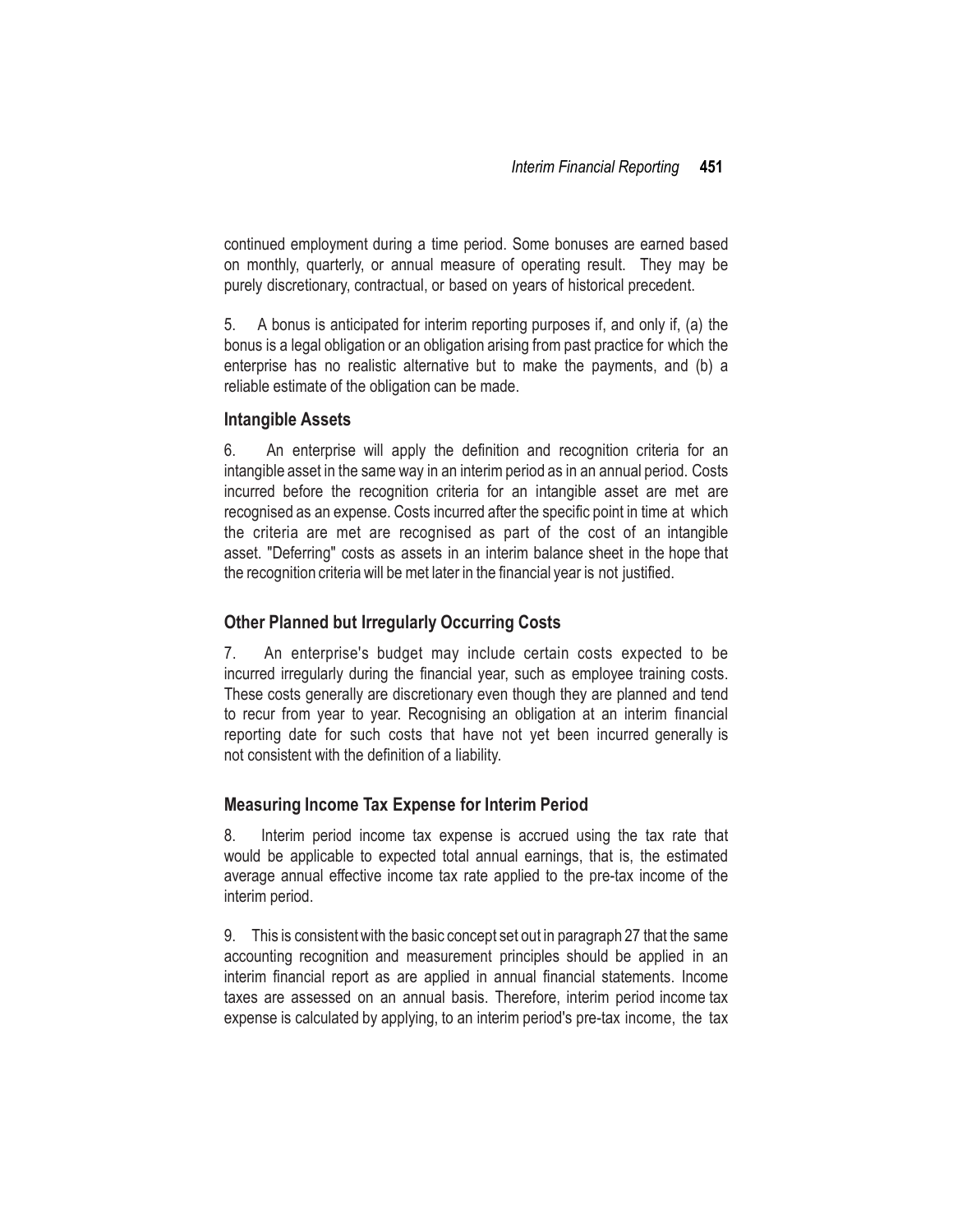rate that would be applicable to expected total annual earnings, that is, the estimated average effective annual income tax rate. That estimated average annual income tax rate would reflect the tax rate structure expected to be applicable to the full year's earnings including enacted or substantively enacted changes in the income tax rates scheduled to take effect later in the financial year. The estimated average annual income tax rate would be reestimated on a year-to-date basis, consistent with paragraph 27 of this Standard. Paragraph 16(d) requires disclosure of a significant change in estimate.

10. To the extent practicable, a separate estimated average annual effective income tax rate is determined for each governing taxation law and applied individually to the interim period pre-tax income under such laws. Similarly, if different income tax rates apply to different categories of income (such as capital gains or income earned in particular industries), to the extent practicable a separate rate is applied to each individual category of interim period pre-tax income. While that degree of precision is desirable, it may not be achievable in all cases, and a weighted average of rates across such governing taxation laws or across categories of income is used if it is a reasonable approximation of the effect of using more specific rates.

11. As illustration, an enterprise reports quarterly, earns Rs. 150 lakhs pretax profit in the first quarter but expects to incur losses of Rs 50 lakhs in each of the three remaining quarters (thus having zero income for the year), and is governed by taxation laws according to which its estimated average annual income tax rate is expected to be 35 per cent. The following table shows the amount of income tax expense that is reported in each quarter:

|                    |         |                 |         | (Amount in Rs. lakhs) |        |
|--------------------|---------|-----------------|---------|-----------------------|--------|
|                    | 1st     | 2 <sub>nd</sub> | 3rd     | <b>1</b> th           |        |
|                    | Quarter | Quarter         | Quarter | Quarter               | Annual |
| <b>Tax Expense</b> | 52.5    | (17.5)          | (17.5)  | (17.5)                |        |

### **Difference in Financial Reporting Year and Tax Year**

12. If the financial reporting year and the income tax year differ, income tax expense for the interim periods of that financial reporting year is measured using separate weighted average estimated effective tax rates for each of the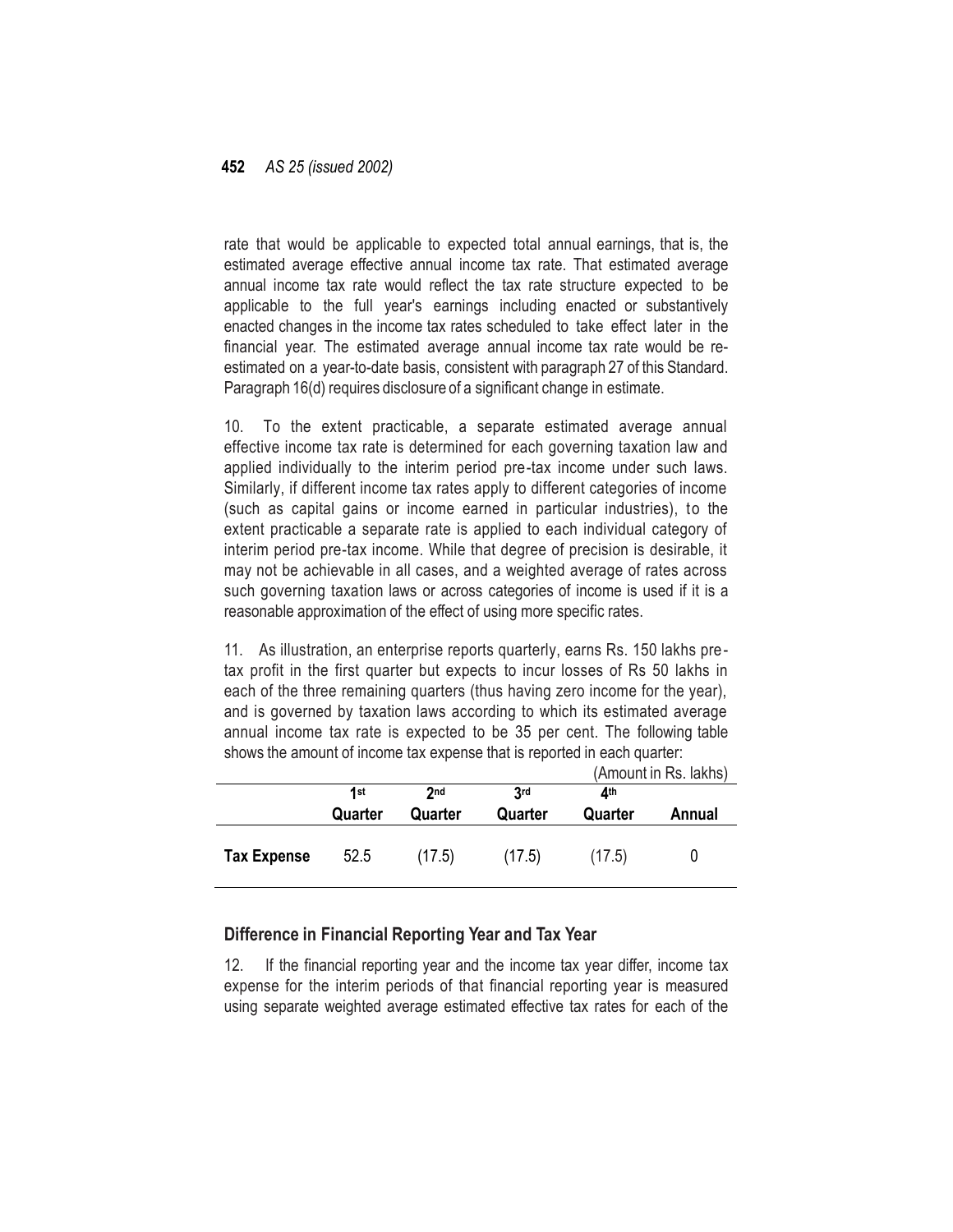income tax years applied to the portion of pre-tax income earned in each of those income tax years.

13. To illustrate, an enterprise's financial reporting year ends 30 September and it reports quarterly. Its year as per taxation laws ends 31 March. For the financial year that begins 1 October, Year 1 ends 30 September of Year 2, the enterprise earns Rs 100 lakhs pre-tax each quarter. The estimated weighted average annual income tax rate is 30 per cent in Year 1 and 40 per cent in Year 2.

| (Amount in Rs. lakhs) |  |  |  |
|-----------------------|--|--|--|
|-----------------------|--|--|--|

|                    | Quarter<br>Ending<br>31 Dec.<br>Year 1 | Quarter<br>Ending<br>31 Mar.<br>Year 1 | Quarter<br>Ending<br>30 June 30 Sep.<br>Year 2 | Quarter<br>Ending<br>Year 2 | Year<br>Ending<br>30 Sep.<br>Year <sub>2</sub> |
|--------------------|----------------------------------------|----------------------------------------|------------------------------------------------|-----------------------------|------------------------------------------------|
| <b>Tax Expense</b> | 30                                     | 30                                     | 40                                             | 40                          | 140                                            |

#### **Tax Deductions/Exemptions**

14. Tax statutes may provide deductions/exemptions in computation of income for determining tax payable. Anticipated tax benefits of this type for the full year are generally reflected in computing the estimated annual effective income tax rate, because these deductions/exemptions are calculated on an annual basis under the usual provisions of tax statutes. On the other hand, tax benefits that relate to a one-time event are recognised in computing income tax expense in that interim period, in the same way that special tax rates applicable to particular categories of income are not blended into a single effective annual tax rate.

### **Tax Loss Carry forwards**

15. A deferred tax asset should be recognised in respect of carry forward tax losses to the extent that it is virtually certain, supported by convincing evidence, that future taxable income will be available against which the deferred tax assets can be realised. The criteria are to be applied at the end of each interim period and, if they are met, the effect of the tax loss carry forward is reflected in the computation of the estimated average annual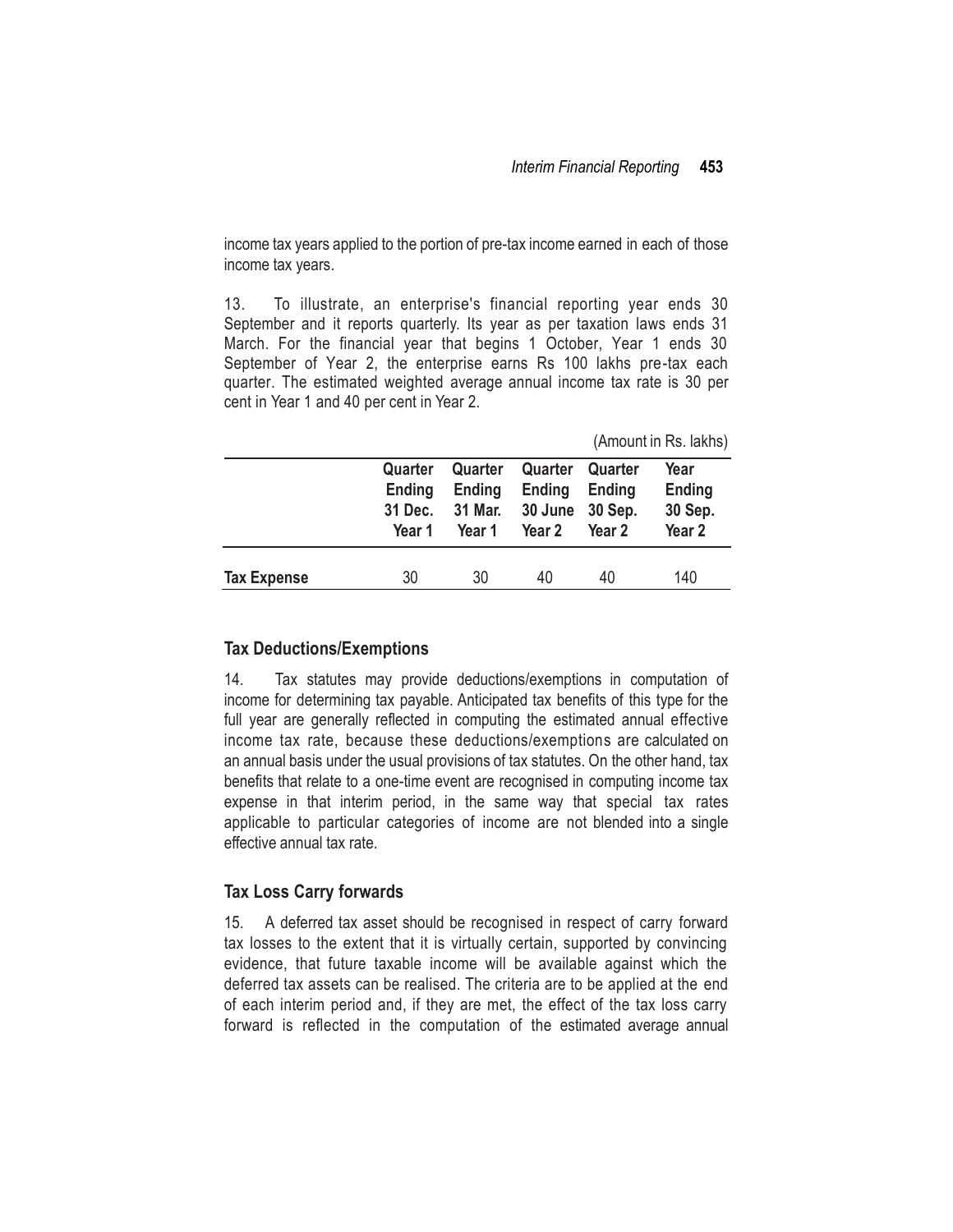effective income tax rate.

16. To illustrate, an enterprise that reports quarterly has an operating loss carry forward of Rs 100 lakhs for income tax purposes at the start of the current financial year for which a deferred tax asset has not been recognised. The enterprise earns Rs. 100 lakhs in the first quarter of the current year and expects to earn Rs. 100 lakhs in each of the three remaining quarters. Excluding the loss carry forward, the estimated average annual income tax rate is expected to be 40 per cent. The estimated payment of the annual tax on Rs. 400 lakhs of earnings for the current year would be Rs. 120 lakhs {(Rs. 400 lakhs - Rs. 100 lakhs) x 40%}. Considering the loss carry forward, the estimated average annual effective income tax rate would be 30% {(Rs. 120 lakhs/Rs. 400 lakhs) x 100}. This average annual effective income tax rate would be applied to earnings of each quarter. Accordingly, tax expense would be as follows:

(Amount in Rs. lakhs)

|                    | 1st<br>Quarter | 2nd<br>Quarter | 3rd<br>Quarter | 4th<br>Quarter | Annual |
|--------------------|----------------|----------------|----------------|----------------|--------|
| <b>Tax Expense</b> | 30.00          | 30.00          | 30.00          | 30.00          | 120.00 |

### **Contractual or Anticipated Purchase Price Changes**

17. Volume rebates or discounts and other contractual changes in the prices of goods and services are anticipated in interim periods, if it is probable that they will take effect. Thus, contractual rebates and discounts are anticipated but discretionary rebates and discounts are not anticipated because the resulting liability would not satisfy the conditions of recognition, viz., that a liability must be a present obligation whose settlement is expected to result in an outflow of resources.

### **Depreciation and Amortisation**

18. Depreciation and amortisation for an interim period is based only on assets owned during that interim period. It does not take into account asset acquisitions or disposals planned for later in the financial year.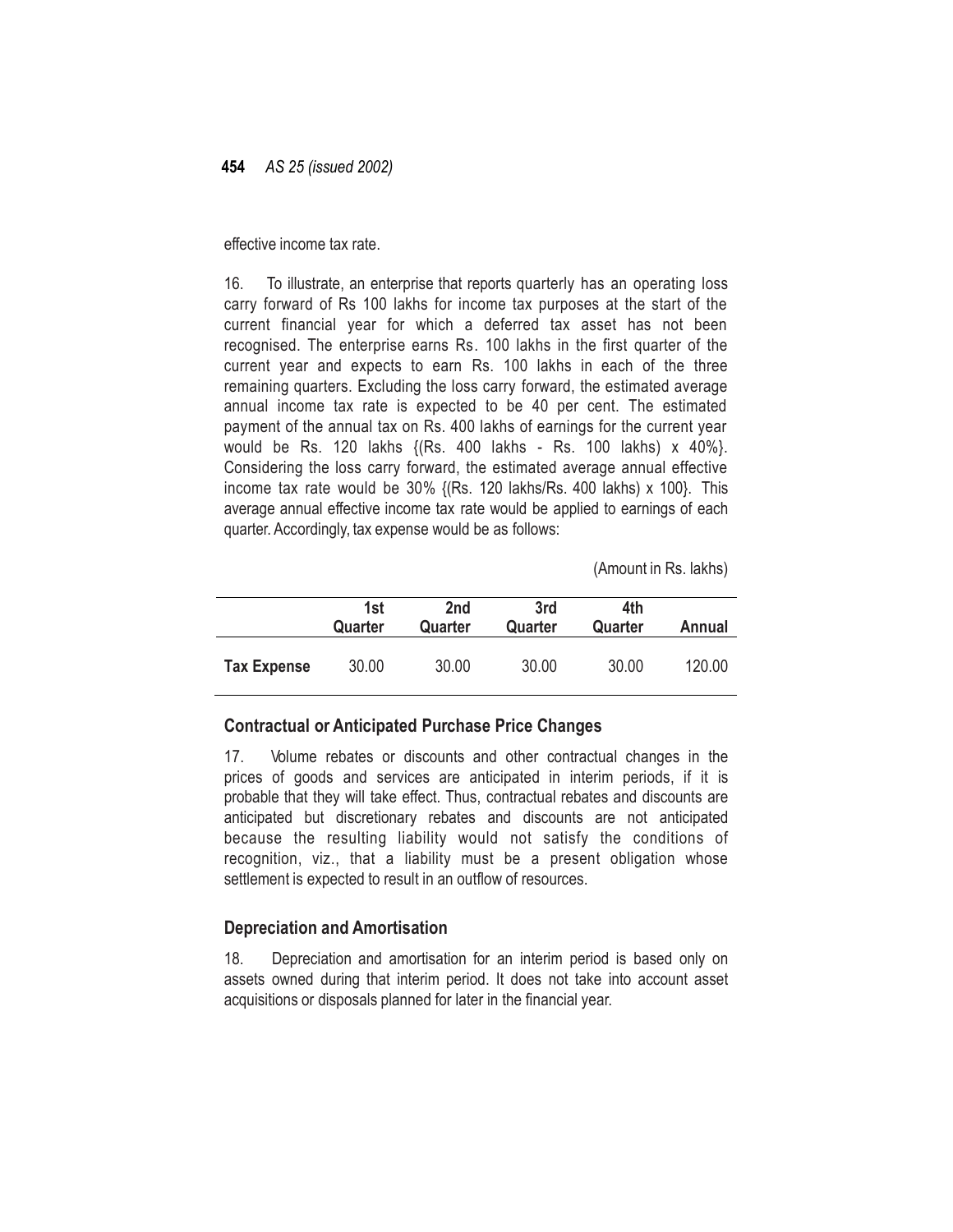#### **Inventories**

19. Inventories are measured for interim financial reporting by the same principles as at financial year end. AS 2 on Valuation of Inventories, establishes standards for recognising and measuring inventories. Inventories pose particular problems at any financial reporting date because of the need to determine inventory quantities, costs, and net realisable values. Nonetheless, the same measurement principles are applied for interim inventories. To save cost and time, enterprises often use estimates to measure inventories at interim dates to a greater extent than at annual reporting dates. Paragraph 20 below provides an example of how to apply the net realisable value test at an interim date.

### **Net Realisable Value of Inventories**

20. The net realisable value of inventories is determined by reference to selling prices and related costs to complete and sell the inventories. An enterprise will reverse a write-down to net realisable value in a subsequent interim period as it would at the end of its financial year.

#### **Foreign Currency Translation Gains and Losses**

21. Foreign currency translation gains and losses are measured for interim financial reporting by the same principles as at financial year end in accordance with the principles as stipulated in AS 11 *The Effects of Changes in Foreign Exchange Rates.*

#### **Impairment of Assets**

22. Accounting Standard (AS) 28, *Impairment* of Assets requires that an impairment loss be recognised if the recoverable amount has declined below carrying amount.

23. An enterprise applies the same impairment tests, recognition, and reversal criteria at an interim date as it would at the end of its financial year. That does not mean, however, that an enterprise must necessarily make a detailed impairment calculation at the end of each interim period. Rather, an enterprise will assess the indications of significant impairment since the end of the most recent financial year to determine whether such a calculation is needed.